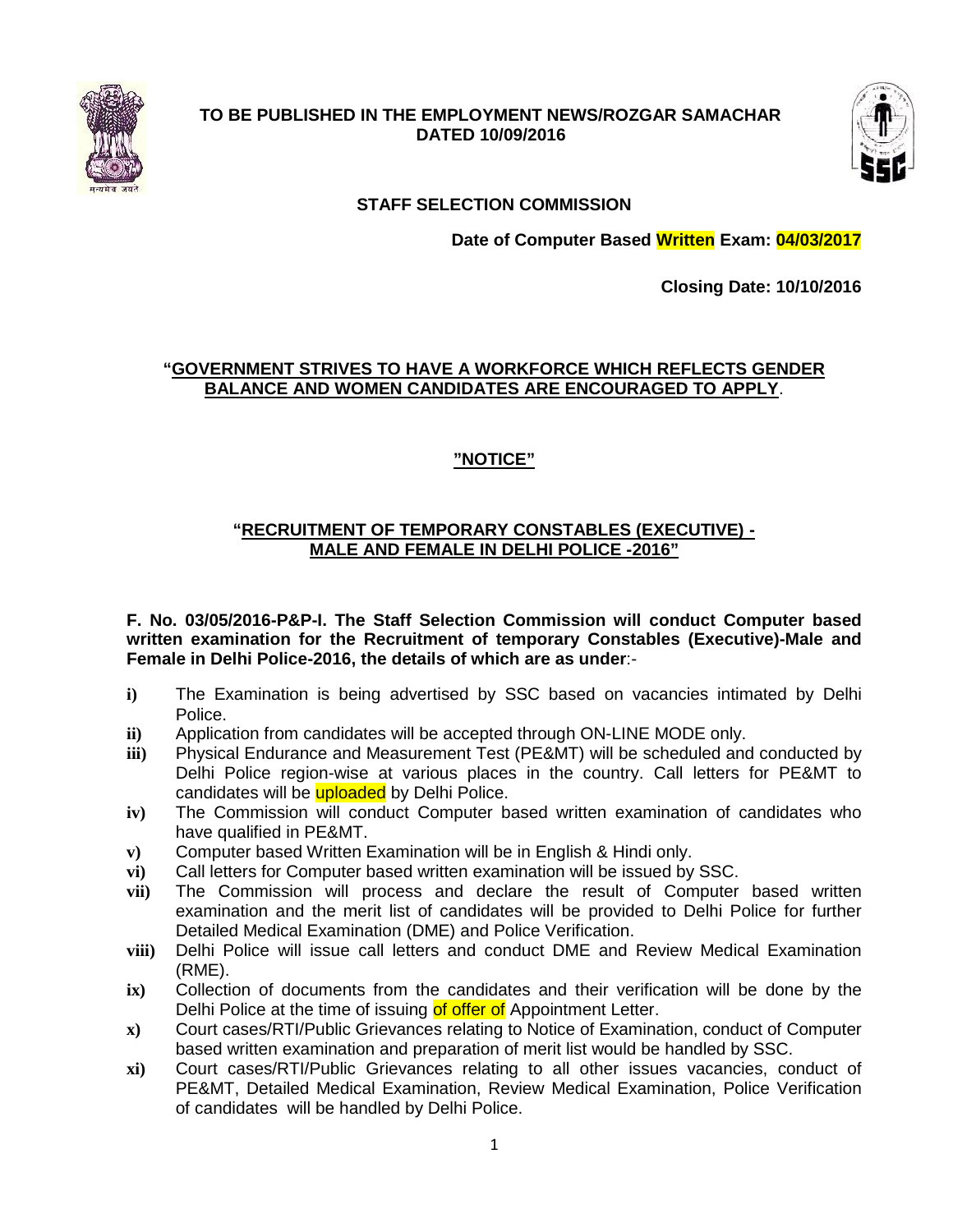**xii)** Only candidates qualifying in Physical Endurance and Measurement Test will be called for the Computer based Written Examination, scheduled to be held on 04.03.2017 onwards.

Applications are invited from Indian Nationals to fill up the following posts of Constables (Executive)-Male and Female in Delhi Police under the following categories in the pay scale of PB-1 Rs. 5200-20200/- + Grade Pay Rs. 2000/- **(Revised Pay Scale after 7th CPC Pay Matrix Level – 03)** and other allowances as admissible. Computer based written examination will be conducted by Staff Selection Commission, New Delhi on all India basis and for which candidates from all parts of the country fulfilling the conditions mentioned hereunder can apply:-

| SI No. | Name of posts           | <b>No. of Vacancies</b> |            |     |           |       |
|--------|-------------------------|-------------------------|------------|-----|-----------|-------|
|        |                         | <b>UNRESERVED</b>       | <b>OBC</b> | SC  | <b>ST</b> | Total |
|        | Constable (Exe)-Male    | 1557                    | 847        | 473 | 238       | 3115  |
| .      | Constable (Exe.) Female | 815                     | 443        | 250 | 46        | 1554  |

10% vacancies are reserved for Ex-Servicemen in each category of Constable (Exe.) Male only as per rules. Out of 10% quota meant for Ex-servicemen, 50% of such quota will be reserved for following categories of Ex.-Servicemen;

**a)** Having served in Special forces/NSG(Special Action Group)or;

- **b)** Having received QI 'Qualified Instructors" grading in the Commando Course or;
- **c)** Officers from the Navy/Air Force who have worked in specialized Commando type units.

**Note:-** This reservation of Ex.-serviceman is subject to the outcome of SLP (Civil) No.1980/14—Commissioner of Police, Delhi Vs. Pawan Singh & Ors.

#### **Note:**

- The personnel of Central Para Military Forces are not eligible to apply under Ex-Servicemen category.
- The number of vacancies is indicative and may undergo change anytime before declaration of result.
- **(A)** Age limit for the post of Constable (Exe) Male is 18-21 years.
- **(B)** Age limit for the post of Constable (Exe) Female is 18-25 years.
- **Note:** The crucial date for age-limit is reckoned with effect from **01-07-2016.** Candidates should note that only the Date of Birth as recorded in the Matriculation/Secondary Examination Certificate will be accepted by the Commission for determining the age eligibility and no subsequent request for its change will be considered.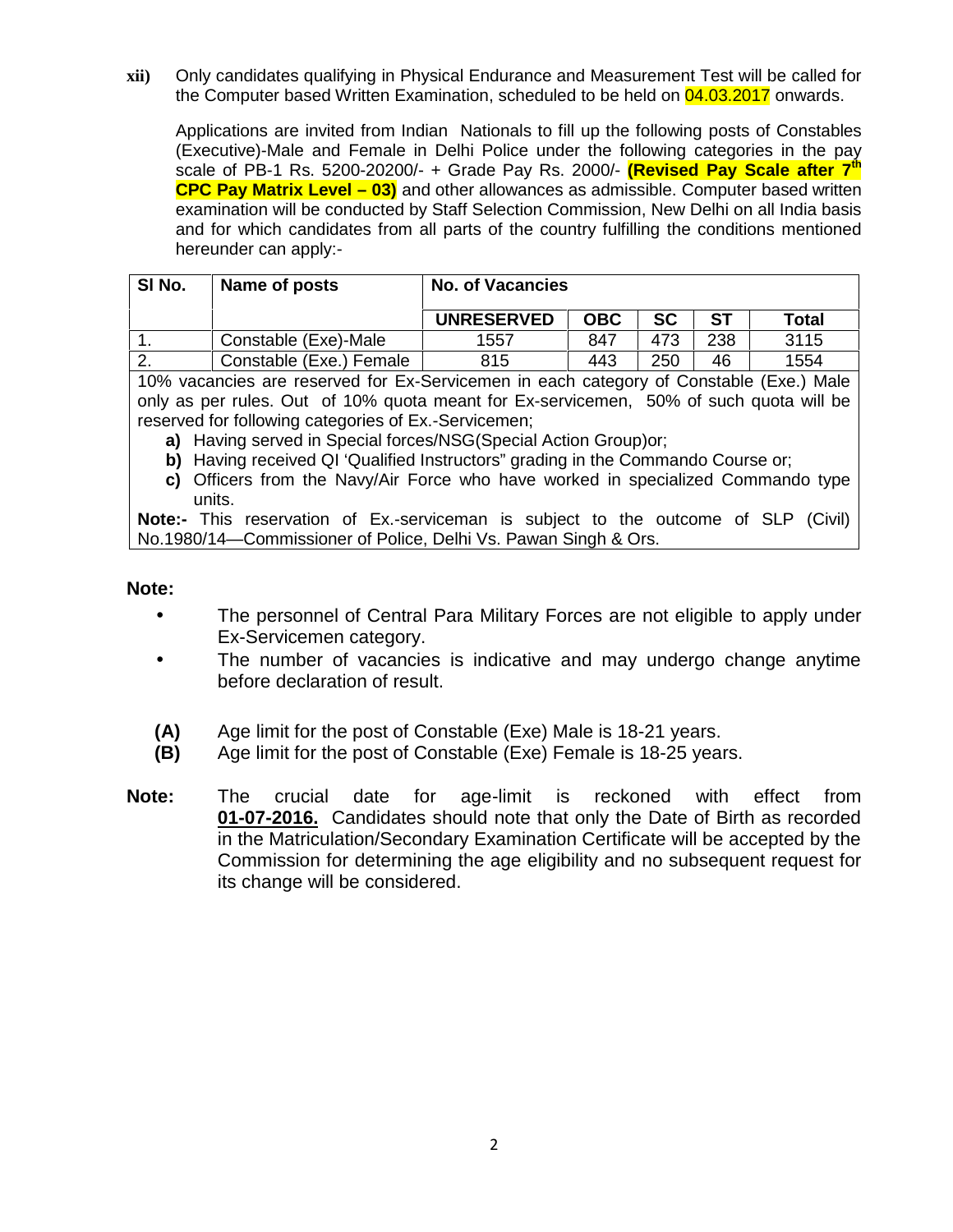Category-Codes and age relaxation available to different categories of eligible candidates, for claiming Age Relaxation as on the date of reckoning are as under:-

| Code No.  | Category                                          | Age-Relaxation permissible beyond the              |
|-----------|---------------------------------------------------|----------------------------------------------------|
|           |                                                   | Upper age limit                                    |
| 01        | <b>SC</b>                                         | 05 years                                           |
| 02        | <b>ST</b>                                         | 05 years                                           |
| 03        | <b>OBC</b>                                        | 03 Years                                           |
| 04        | Ex-Servicemen                                     | 03 years after deduction of the military           |
|           | (Unreserved/General)                              | service rendered from the actual age               |
|           |                                                   | as on the closing date.                            |
| 05        | Ex-Servicemen (OBC)                               | 06 years (3 years + 3 years) after                 |
|           |                                                   | deduction<br>of the<br>military service            |
|           |                                                   | rendered from the actual age as on the             |
| <b>06</b> | Ex-Servicemen (SC)                                | closing date<br>08 years (3 years + 5 years) after |
|           |                                                   | deduction of the<br>military service               |
|           |                                                   | rendered from the actual age as on the             |
|           |                                                   | closing date.                                      |
| 07        | <b>Ex-Servicemen (ST)</b>                         | 08 years (3 years + 5 years) after                 |
|           |                                                   | deduction of the military service                  |
|           |                                                   | rendered from the actual age as on the             |
|           |                                                   | closing date.                                      |
| <b>08</b> | Departmental Male/ Female                         | Upto 30 years of age.                              |
|           | <b>Candidates</b><br>for<br>open                  |                                                    |
|           | <b>Police</b><br>vacancies in<br><b>Delhi</b>     |                                                    |
|           | only                                              |                                                    |
|           | Departmental<br>Candidates                        |                                                    |
|           | (Unreserved)<br>who<br>have                       |                                                    |
|           | rendered not less than 3 years                    |                                                    |
|           | regular and continuous<br>of                      |                                                    |
|           | service as on closing date.                       |                                                    |
| <u>09</u> | <b>Candidates</b><br><b>Departmental</b>          | Upto 33 years of age.                              |
|           | (OBC) who have rendered not                       |                                                    |
|           | less than 3years of regular and                   |                                                    |
|           | continuous<br>service<br>as<br><b>on</b>          |                                                    |
| 10        | closing date.<br><b>Candidates</b>                |                                                    |
|           | <b>Departmental</b><br>(SC) who have rendered not | Upto 35 years of age                               |
|           | less than 3 years of regular                      |                                                    |
|           | and continuous service as on                      |                                                    |
|           | closing date.                                     |                                                    |
| 11        | <b>Departmental</b><br><b>Candidates</b>          | Upto 35 years of age                               |
|           | (ST) who have rendered not                        |                                                    |
|           | less than 3 years of regular                      |                                                    |
|           | and continuous service as on                      |                                                    |
|           | closing date.                                     |                                                    |
| 12        | Sportsmen and women                               | Upto 5 years                                       |
|           | (un-reserved)                                     |                                                    |
| 13        | Sportsmen and women (OBC),                        | Upto 5 years                                       |
|           |                                                   |                                                    |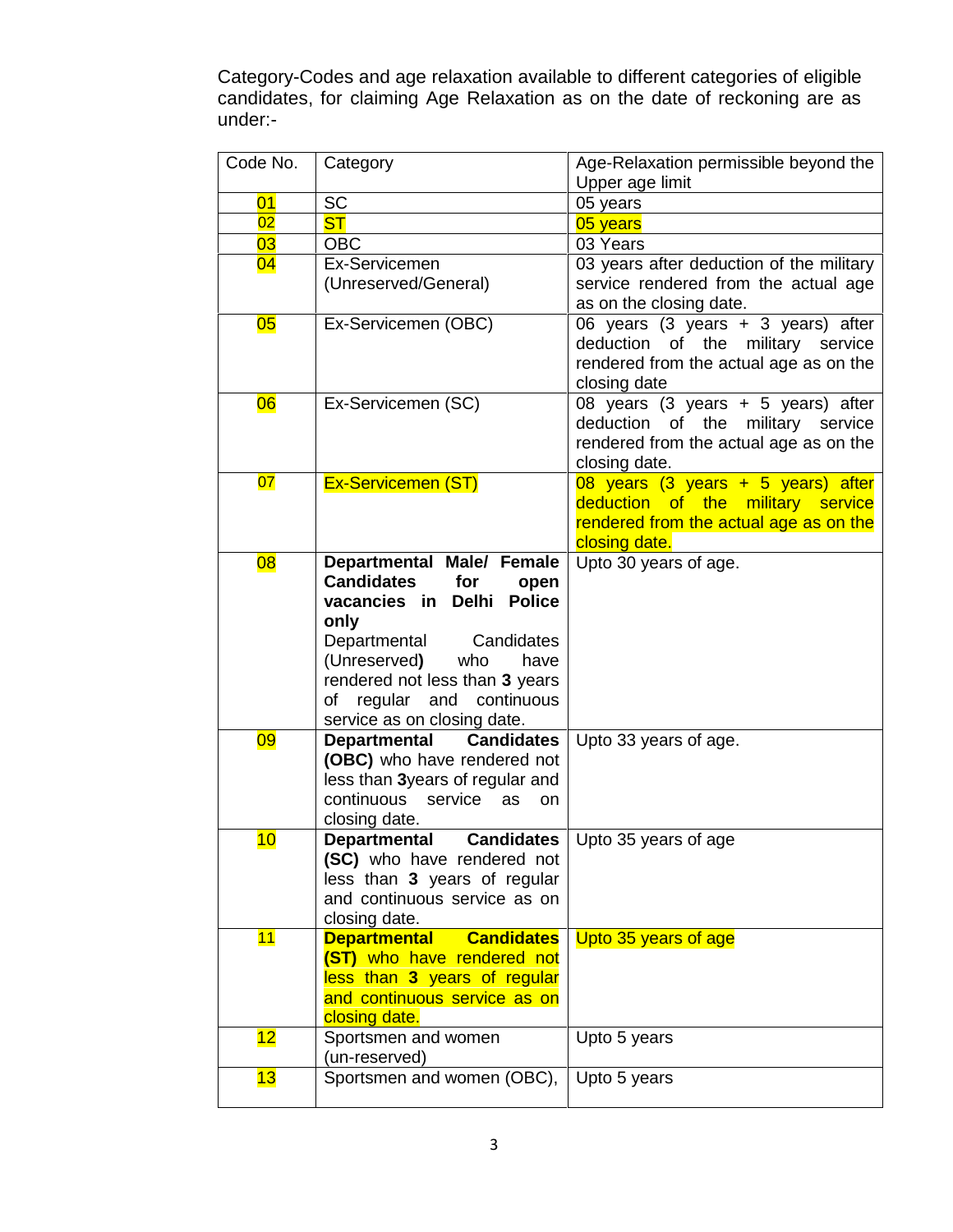| 14 | Sportsmen and women<br>SC)                                                                                                                             | Upto $10(5+5)$ years |
|----|--------------------------------------------------------------------------------------------------------------------------------------------------------|----------------------|
| 15 | <b>Sportsmen and women</b><br><b>ST</b>                                                                                                                | Upto $10(5+5)$ years |
| 16 | Sons/daughters of serving,<br>deceased, retired<br>police<br>personnel/Multi Tasking Staff<br>(Formerly<br>'N'<br>group<br>employees) of Delhi Police. | Upto 25 years of age |
| 17 | Widow/divorced women/<br>judicially separated women                                                                                                    | Upto 30 years of age |

#### *GENERAL INSTRUCTIONS:-*

# **1. DEFINITION OF EX-SERVICEMEN MEANT FOR THE POST OF CONSTABLES (EXE) MALE:-**

The definition of Ex-servicemen as defined in Govt. of India. Ministry of Personnel, Public Grievances & Pensions, Department of Personnel & Training, New Delhi's O.M. No. 36034/5/85-Estt.(SCT) dated 14-4-1987 is given as under :-

"An ex-serviceman" means a person, who has served in any rank whether as a Combatant or non-combatant in the Regular Army, Navy and Air Force of the Indian Union and who retired from such service after earning his/her pension; or whose discharge book has the endorsement of Ex-servicemen; or who has been released from such service on medical grounds attributable to military service or circumstances beyond his control and awarded medical or other disability pension; or who has been released, otherwise than on his own request, from such service as a result of reduction in establishment; or who has been released from such service after completing the specific period of engagements, otherwise than at his own request or by way of dismissal or discharge on account of misconduct or inefficiency, and has been given a gratuity; and includes personnel of the Territorial Army of the following categories, namely:-

- a) Pension holders for continuous embodied service
- b) Persons with disability attributable to military service; and
- c) Gallantry award winners."

The Territorial Army personnel will however be treated as ex-servicemen w.e.f. 15-11-86.

"Ex-Servicemen who are paid from the Central revenues are eligible to be reenlisted as Constable at the discretion of the appointing authority if their discharge certificates shows previous service as good or of higher classification/grading, provided that:-

They present themselves within two years of their previous discharge.

They conform to the educational standards laid down for recruits from open market, and such endurance/efficiency as prescribed by the Commissioner of Police, from time to time by issuing necessary Standing Orders.

They are medically fit for police service according to standards prescribed for recruits, and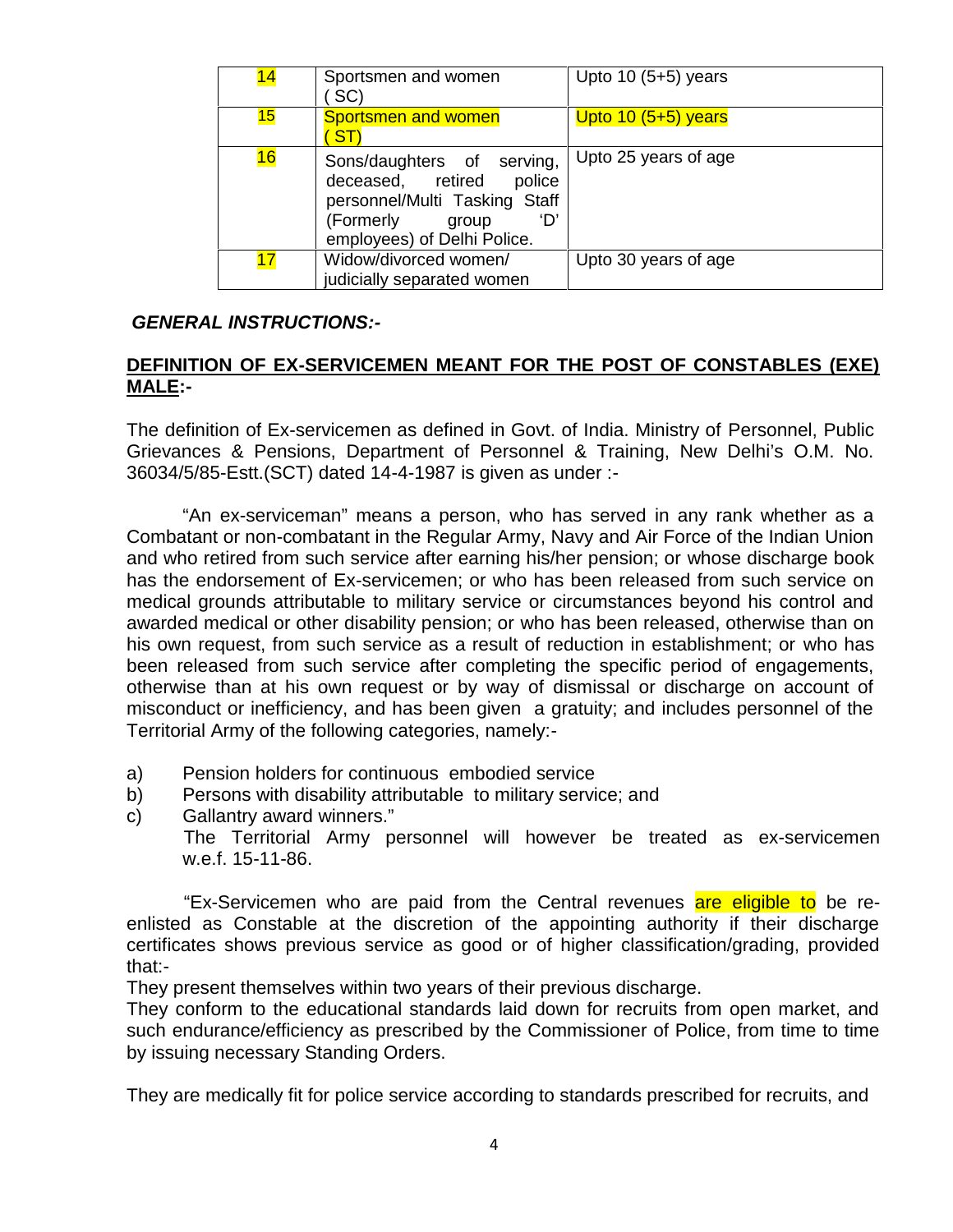Age concession shall be allowed to them in accordance with the orders/instructions on the subject issued by the Central Government from time to time."

*Ex-Servicemen who have already secured employment under Central Government in Group 'C' & 'D' posts on regular basis after availing of the benefits of reservation given to ex-servicemen for their re-employment are NOT eligible for fee concession or for claiming benefits of reservation under Ex-Servicemen category. However, they are eligible for the age relaxation only.*

*The period of "Call up Service" of an Ex-Serviceman in the Armed Forces shall also be treated as service rendered in the Armed Forces for purpose of age relaxation.*

*For any serviceman of the three Armed Forces of the Union to be treated as Ex-Serviceman for the purpose of securing the benefits of reservation, he must have already acquired, at the relevant time of submitting his application for the Post/Service, the status of ex-serviceman and/or is in a position to establish his acquired entitlement by documentary evidence from the competent authority that he would complete specified term of engagement from the Armed Forces within the stipulated period of one year from the closing date of the application form.*

# *EXPLANATION*

*The persons serving in the Armed Forces of the Union, who on retirement from service, would come under the category of "ex-serviceman" may be permitted to apply for re-employment one year before the completion of the specified terms of engagement and avail themselves of all concessions available to Ex-Servicemen but shall not be permitted to leave the uniform until they complete the specified term of engagement in the Armed Forces of Union.*

All such candidates who are serving in the Armed Forces and intend to apply under Ex- Servicemen category will be required to submit NOC from the department which shall clearly mention their date of discharge from the Armed Forces. NOC having no mention the date of discharge from the Armed forces will not be entertained and their Application forms will be rejected without assigning any further reasons.

#### **DEFINITION OF OBC**

Candidates claiming benefits under OBC category shall be in accordance with castes notified in the Central List. This relaxation will also be admissible for candidates who are issued OBC certificate by the Govt. of NCT of Delhi. The Certificate should be in the prescribed form issued by the competent authority empowered for the purpose. No other certificate will be accepted as sufficient proof. OBC Certificates issued by Government of National Capital Territory of Delhi (GNCTD), but not included in the Central List of OBCs, will be accepted for reservation and age relaxation purposes.

# **PROCESS OF CERTIFICATION AND FORMAT OF CERTIFICATES:**

Candidates who wish to be considered against vacancies reserved/or seek age-relaxation **must submit requisite certificate** from the competent authority, in the prescribed format when such certificates are sought by concerned authorities at the time of document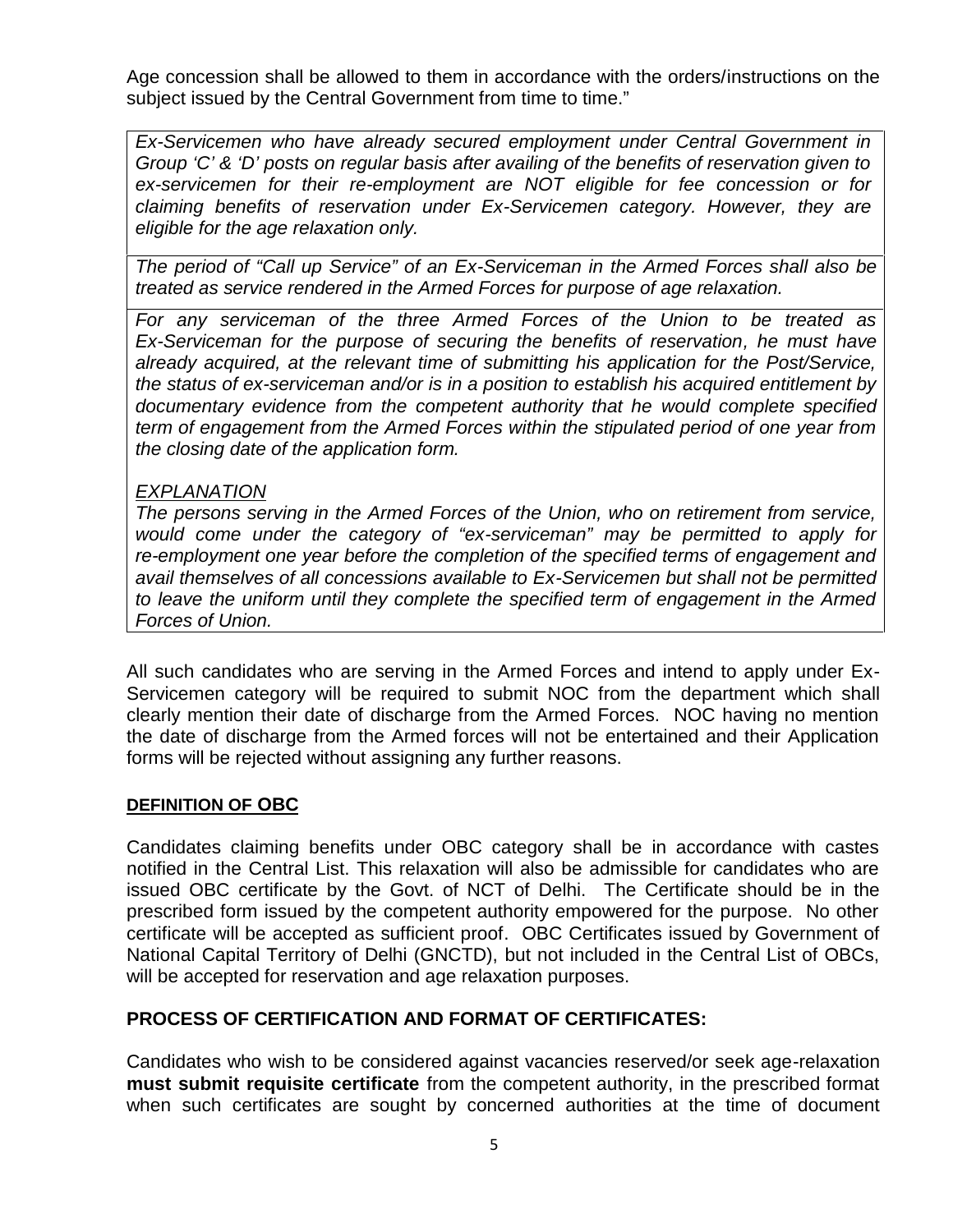verification. Otherwise, their claim for SC/ST/OBC/ExS/Departmental candidates (Delhi Police) status will not be entertained and their candidature/applications will be considered under **General (UR**) category subject to fulfilling criteria fixed for UR Candidates. The formats of the certificates are annexed. Certificates in any other format will not be accepted. The Commission has decided to accept OBC certificate in the prescribed format (containing non-creamy layer status) issued between **11.10.2013** and **08.04.2017** for this examination.

**NOTE**: Candidates are warned that they will be permanently debarred from the examination conducted by the Commission in case they fraudulently claim SC/ST/OBC/ExS/Departmental candidates (Delhi Police) status.

# **ESSENTIAL EDUCATIONAL QUALIFICATIONS (at the time of filling of application form):**

10+2 (Senior secondary) pass from a recognized Board/University. Relaxable upto 11<sup>th</sup> pass only for Bandsmen, buglers, mounted constables, drivers, dispatch riders, etc. of Delhi Police and sons/daughters of Delhi Police Personnel & Multi Tasking Staff (formerly Class-IV employees) of Delhi Police **only** either in service, retired or deceased.

- Male Candidates must possess and carry a valid Driving License for LMV (Motor Cycle/Car) as on the date of PE&MT. Learning Driving License is not acceptable.
- The candidate must bring all relevant documents/certificates in original pertaining to Age, Education, Caste, Hill Areas, NOC/Discharge Certificate (in case of Ex- Servicemen), Ward's Certificate issued to wards (son/daughter) of Delhi Police personnel and valid Driving License (Motor Cycle/Car) which will be checked before conducting the PE&MT.
- Candidates who have not acquired the educational qualification at the time of filling of application form will not be eligible and need not apply.
- All candidates who are declared qualified by the Commission will be required to produce all relevant Certificates such as Mark sheets for requisite qualification as proof of having acquired the minimum educational qualification at the time of filling of application form, failing which the candidature of such candidate will be cancelled by the Delhi Police. The candidates who are able to prove by documentary evidence that the result of the educational qualifying examination was declared on or before the cut-off date and he/she has been declared passed will also be considered to have met the required educational qualification.
- Mode of payment of fee payable Rs.100/- (Rupees One Hundred only):
- Candidate may note that only online applications will be accepted at http://ssconline.nic.in
- Fee paid in respect of online applications through SBI Challan/Net banking and any credit and debit cards will be accepted.
- Women candidates and candidates belonging to Scheduled Caste, and Scheduled Tribes and Ex-Servicemen eligible for reservation are exempted from paying fee, as per rules/instructions of Department of Personnel and Training, Government of India.
- Fee once paid will not be refunded under any circumstances.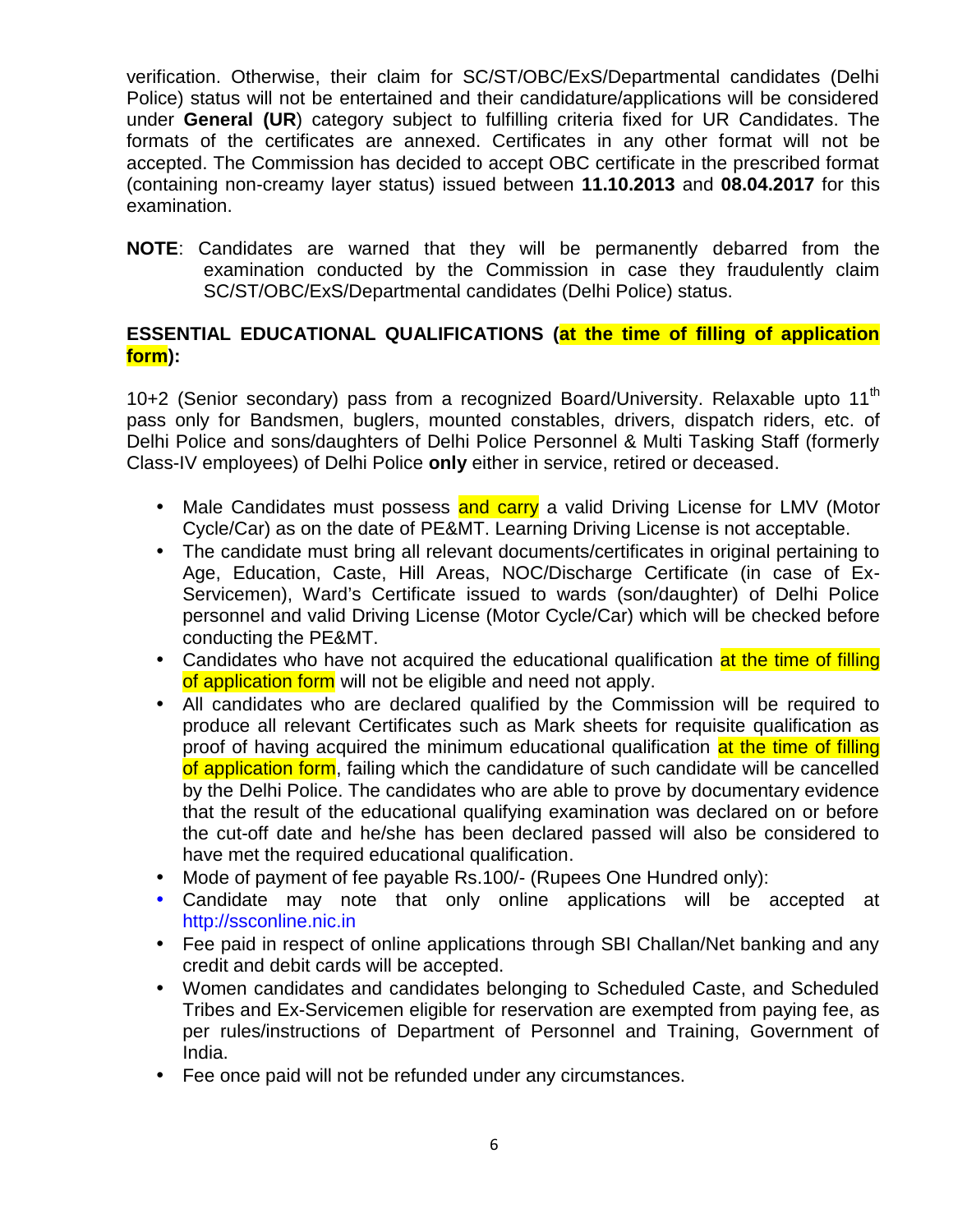#### **CENTRES FOR PE&MT EXAMINATION:**

A candidate must indicate, in the Application Form, the State/UT in which he/she would like to appear for the Physical Standards Test/Physical Efficiency Test (PE&MT). The PE&MT will be conducted in the following States/UTs as mentioned below. However, additional centres may be created only after the receiving of application forms and their numbers. Cities of centre of the PE&MT will be decided later on.

| <b>State/UT</b>                | <b>Code</b> | <b>State/ut</b>                              | <b>Code</b> |
|--------------------------------|-------------|----------------------------------------------|-------------|
| Delhi & Haryana                | 01          | <b>Jharkhand</b>                             | 11          |
| <b>Punjab &amp; Chandigarh</b> | 02          | <b>Chhatisgarh</b>                           | 12          |
| <b>Uttrakhand</b><br>03        |             | <b>West Bengal</b>                           | 13          |
| <b>Uttar Pradesh</b>           | 04          | <b>Odisha</b>                                | 14          |
| <b>Himachal Pradesh</b>        | 05          | <b>Seemandhra</b>                            | 15          |
| Rajasthan                      | 06          | <b>Telangana</b>                             | 16          |
| Gujarat, Daman Diu and         | 07          | <b>Karnataka</b>                             | 17          |
| Dadar Nagar Haveli             |             |                                              |             |
| Maharashtra, Goa               | 08          | <b>Kerala, Lakshdweep</b>                    | 18          |
| <b>Madhya Pradesh</b>          | 09          | Tamil Nadu, Puducherry,                      | 19          |
|                                |             | Andaman<br><b>Nicobar</b><br>8 <sub>1</sub>  |             |
|                                |             | <b>Islands</b>                               |             |
| <b>Bihar</b>                   | 10          | <b>North</b><br><b>Assam</b><br>all<br>and   | 20          |
|                                |             | including<br><b>Eastern</b><br><b>States</b> |             |
|                                |             | <b>Sikkim</b>                                |             |
|                                |             | Jammu & Kashmir                              | 21          |

#### **STATES/UTs FOR PE&MT**

# **NOTE:**

- No change of Centre of PEMT will be allowed under any circumstance except in cases where Delhi Police may consider applications supported by documentary evidence from those serving in Armed Forces or Central Armed Police Forces for change of centre, if they are posted out due to operational reasons. Hence, the candidates should select the centres, carefully and indicate the same correctly in their applications.
- Delhi Police reserves the right to cancel any Centre and ask the candidates of that centre to appear from another centre. Delhi Police also reserves the right to divert candidates of any centre to some other Centre to take the PEMT.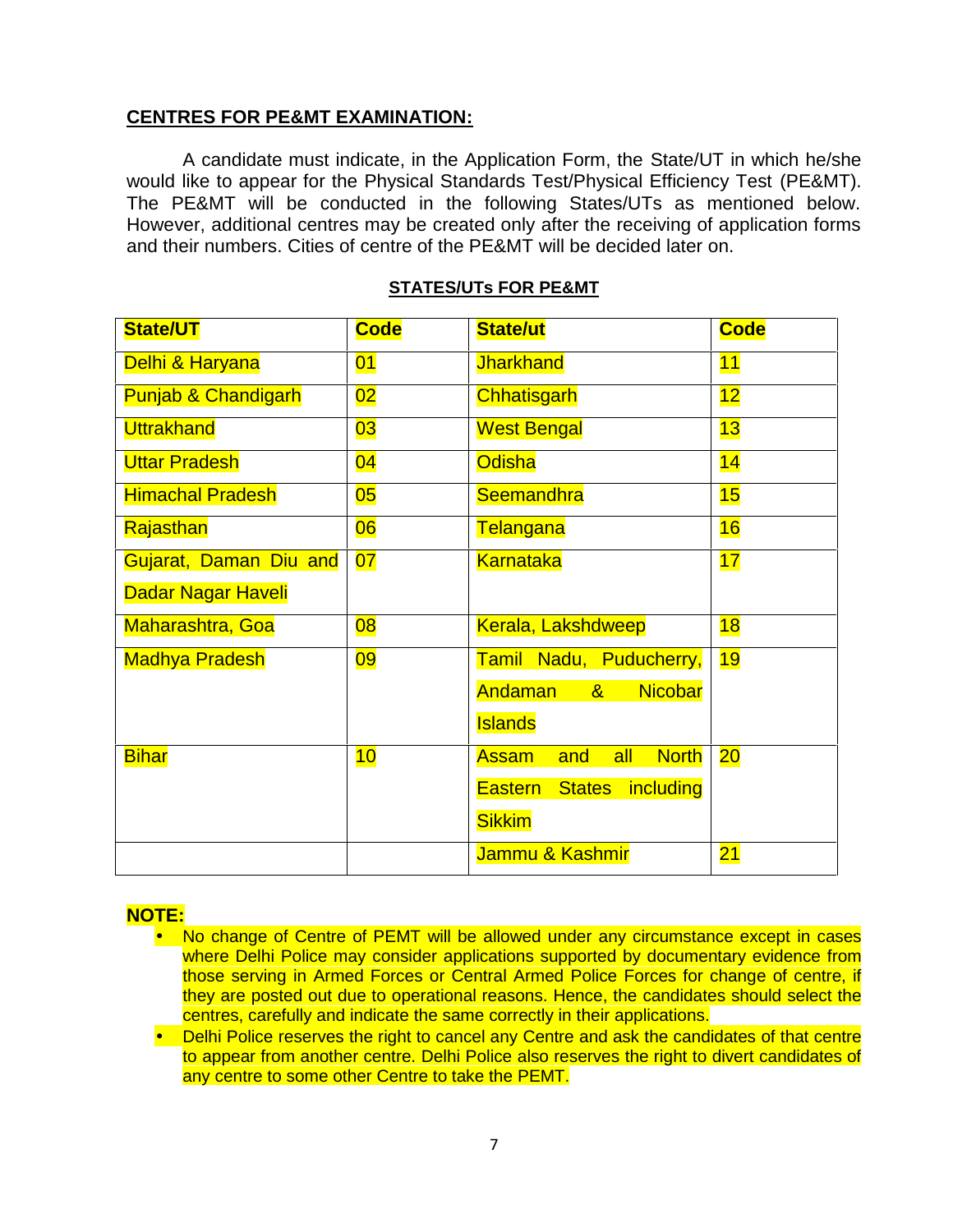# **Centre for Computer Based Written Examination**

A candidate must indicate the Centre in the Application Form in which he/she desires to take the Examination.

| SI.<br>No.       | <b>Examination Centres &amp; Centre Code</b>                                                                                                                                                                                                                                        | <b>Regional/Sub-regional</b><br><b>Address</b><br>of<br>offices                                                                                                                                     |
|------------------|-------------------------------------------------------------------------------------------------------------------------------------------------------------------------------------------------------------------------------------------------------------------------------------|-----------------------------------------------------------------------------------------------------------------------------------------------------------------------------------------------------|
| $\mathbf 1$      | $\mathbf{2}$                                                                                                                                                                                                                                                                        | 3                                                                                                                                                                                                   |
| $\overline{1}$ . | Agra(3001), Allahabad(3003), Bareilly(3005),<br>Gorakhpur(3007), Kanpur(3009), Lucknow (3010)<br>Meerut(3011), Varanasi (3013), Bhagalpur (3201),<br>Muzaffarpur(3205), Patna(3206),                                                                                                | Regional Director(CR),<br><b>Staff Selection Commission,</b><br>21-23, Lowther Road, Allahabad, Uttar<br>Pradesh-211 002.                                                                           |
| 2.               | Gangtok (4001), Ranchi(4205), Barasat (4402),<br>Berhampore(4403), Chinsurah<br>(4405), Jalpaiguri (4408), Kolkata (4410), Malda<br>(4412), Midnapur (4413), Siliguri (4415),<br>Bhubaneshwar (4604), Cuttack(4605),<br>Keonjhargarh (4606), Sambalpur(4609), Port Blair<br>(4802), | Regional Director (ER),<br><b>Staff Selection Commission,</b><br>1 <sup>st</sup> MSO Building, (8 <sup>th</sup> Floor)<br>234/4. Acharya Jagadish Chandra Bose<br>Road, Kolkata, West Bengal-700020 |
| 3.               | Bangalore(9001), Dharwar(9004), Gulbarga<br>(9005), Mangalore(9008), Mysore (9009), Kochi<br>(9204), Kozhikode (Calicut) (9206),<br>Thiruvananthapuram(9211), Thrissur (9212),                                                                                                      | Regional Director(KKR),<br><b>Staff Selection Commission,</b><br>1 <sup>st</sup> Floor, "E" Wing, Kendriya Sadan,<br>Koramangala, Bangalore,<br>Karnataka-560034                                    |
| 4.               | Almora(2001), Dehradun(2002), Haldwani (2003),<br>Srinagar (Uttarakhand) (2004), Haridwar (2005)<br>,Delhi(2201), Ajmer(2401), Alwar(2402),<br>Bikaner(2404), Jaipur(2405), Jodhpur(2406),<br>Kota(2407), Sriganganagar (2408),<br>Udaipur(2409)                                    | Regional Director (NR),<br><b>Staff Selection Commission,</b><br>Block No. 12,<br>CGO Complex, Lodhi Road,<br>New Delhi-110504                                                                      |
| 5.               | Itanagar(5001), Dibrugarh(5102), Guwahati<br>(Dispur)(5105), Jorhat(5107), Silchar(5111),<br>Kohima(5302), Shillong(5401), Imphal(5501),<br>Churachandpur (5502), Agartala(5601),<br>Aizwal(5701)                                                                                   | Regional Director(NER),<br><b>Staff Selection Commission,</b><br>HOUSEFED Complex, West End Block,<br>Last Gate, Beltola Basistha Road, Dispur,<br>Guwahati, Assam-781 006.                         |
| 6.               | Guntur(8001), Kurnool (8003),<br>Rajahmundry(8004), Tirupati(8006),<br>Vishakhapatnam (8007), Chennai(8201),<br>Coimbatore(8202), Madurai (8204), Tiruchirapalli<br>(8206), Tirunelveli (8207), Puducherry(8401),<br>Hyderabad(8601), Nizamabad(8602),<br>Warangal(8603)            | Regional Director (SR),<br><b>Staff Selection Commission,</b><br>EVK Sampath Building, 2 <sup>nd</sup> Floor, College<br>Road, Chennai,<br>Tamil Nadu-600006                                        |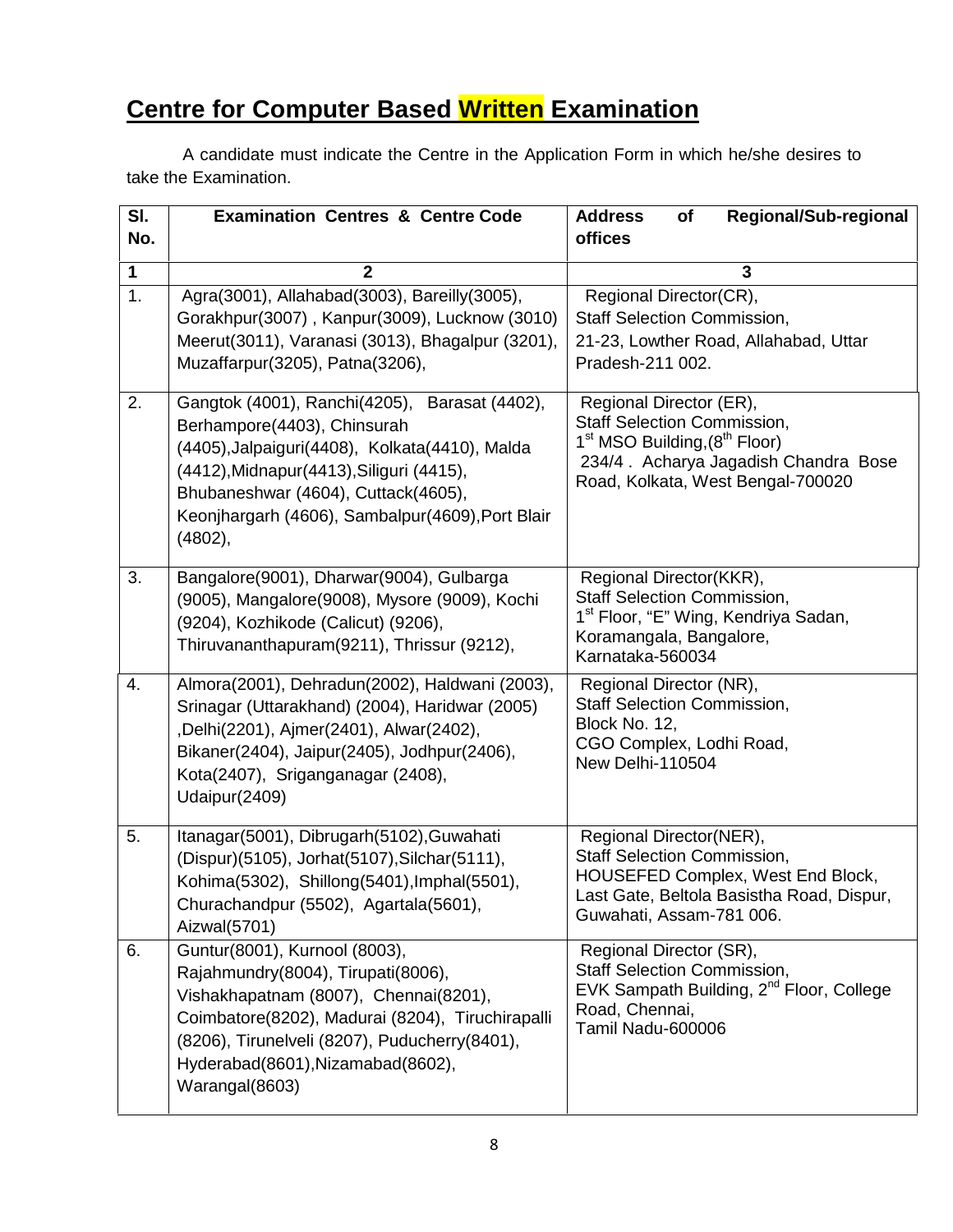| 7. | Ahmedabad(7001) Vadodara (7002),<br>Rajkot(7006), Surat(7007), Bhavnagar(7009),<br>Kutch (7010), Amravati (7201),<br>Aurangabad(7202), Kolhapur(7203),<br>Mumbai(7204), Nagpur (7205), Nanded (7206),<br>Nashik (7207), Pune(7208), Thane(7210)<br>Bhandara (7211), Chandrapur(7212),<br>Akola(7213), Jalgaon(7214), Panaji(7801), | Regional Director (WR),<br><b>Staff Selection Commission,</b><br>1 <sup>st</sup> Floor, South Wing, Pratishta Bhawan,<br>101 M.K. Road, Mumbai,<br>Maharashtra-400020 |
|----|------------------------------------------------------------------------------------------------------------------------------------------------------------------------------------------------------------------------------------------------------------------------------------------------------------------------------------|-----------------------------------------------------------------------------------------------------------------------------------------------------------------------|
| 8. | Bhopal(6001), Chindwara(6003), Guna(6004),<br>Gwalior (6005), Indore(6006), Jabalpur (6007),<br>Khandwa (6009), Ratlam(6011), Satna(6014),<br>Sagar (6015), Ambikapur (6201), Bilaspur (6202)<br>Jagdalpur(6203), Raipur(6204), Durg(6205),                                                                                        | Dy. Director (MPR),<br><b>Staff Selection Commission,</b><br>J-5, Anupam Nagar, Raipur,<br>Chhatisgarh-492001                                                         |
| 9. | Anantnag (1001), Baramula(1002), Jammu(1004),<br>Leh(1005), Rajouri(1006), Srinagar(J&K)(1007),<br>Kargil (1008), Dodda (1009), Hamirpur (1202),<br>Shimla(1203), Bhathinda (1401), Jalandhar(1402),<br>Patiala (1403), Amritsar (1404), Chandigarh<br>(1601),                                                                     | Dy. Director (NWR),<br><b>Staff Selection Commission,</b><br>Block No. 3, Gr. Floor, Kendriya Sadan,<br>Sector-9, Chandigarh-160017                                   |

# **NOTE:**

- No change of Centre of Examination for the Computer Based Written Examination will be allowed under any circumstance except in cases where the Commission may consider applications supported by documentary evidence from those serving in Armed Forces or Central Armed Police Forces for change of centre, if they are posted out due to operational reasons. Hence, the candidates should select the centres, carefully and indicate the same correctly in their applications.
- The Commission reserves the right to cancel any Centre and ask the candidates of that centre to appear from another centre. Commission also reserves the right to divert candidates of any centre to some other Centre to take the examination.

# **SCHEME OF COMPUTER BASED WRITTEN EXAMINATION:**

Computer based Written Examination (Date of Examination (04/03/2017).

| <b>Subject</b>                                  | <b>Number</b><br><b>Of Questions</b> | <b>Maximum</b><br><b>Marks</b> | <b>Time Allowed</b> |
|-------------------------------------------------|--------------------------------------|--------------------------------|---------------------|
| Reasoning                                       | 35                                   | 35 Marks                       |                     |
| General<br>Knowledge/<br><b>Current Affairs</b> | 50                                   | 50 Marks                       | 90 minutes          |
| <b>Numerical Ability</b>                        | 15                                   | 15 Marks                       |                     |
| <b>Total</b>                                    | 100                                  | 100                            |                     |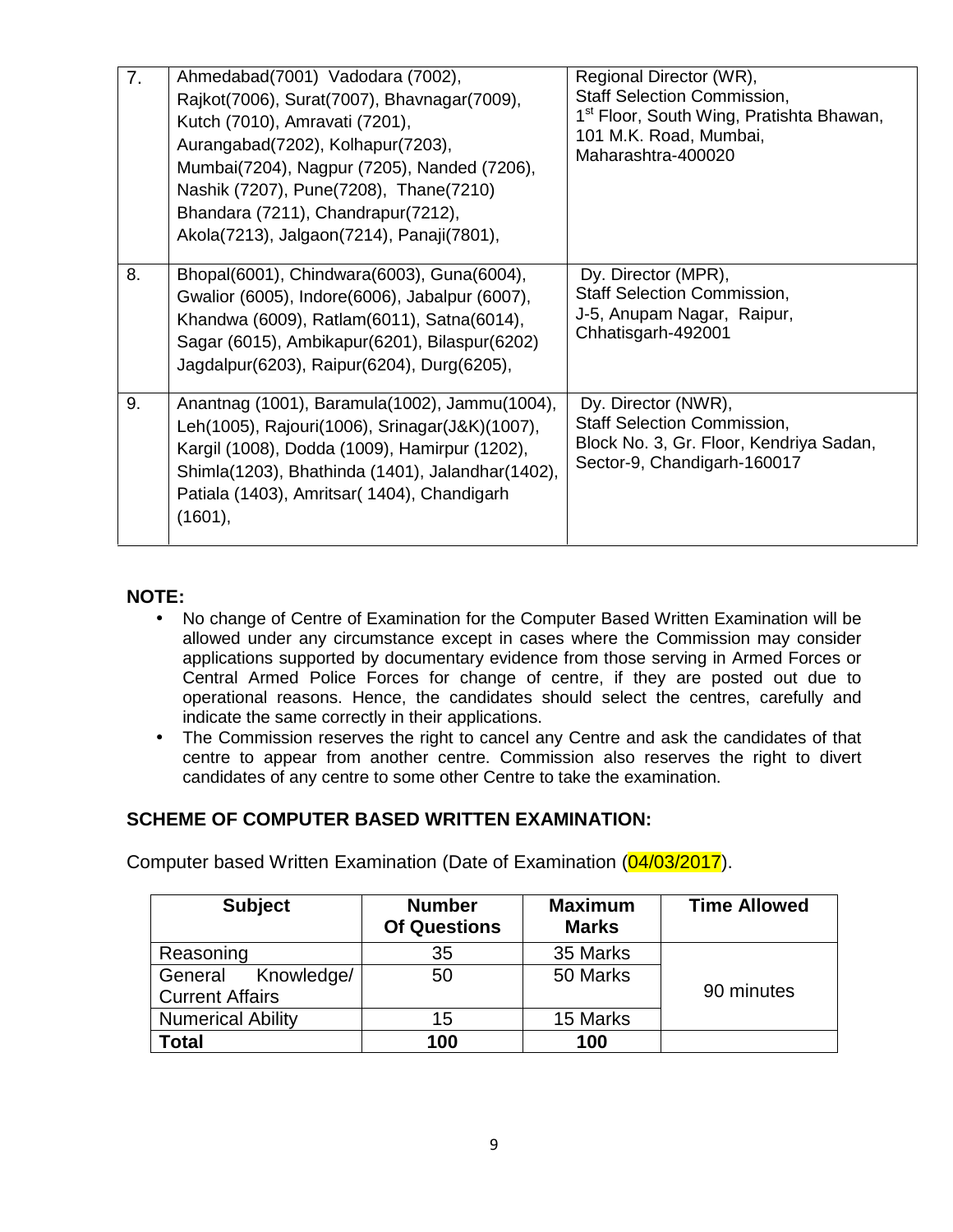# **NOTE :**

- Only those candidates who qualify in PE&MT will be allowed to appear in Computer Based Written Examination.
- All candidates will have to undergo **PE&MT examination.**
- Candidates are not permitted to use Mobile Phone, Calculators or any other electronic/electrical device. Candidates, therefore, **MUST NOT** bring Mobile Phone, Calculators or any other electronic / electrical device inside the Computer Based Written Examination premises. Possession of these items, whether in use or not, will be considered as "use of unfair means" in the Examination and appropriate action will be taken by the Commission against such candidates, as per extant policy of the Commission.
- The Commission will not take cognizance of representations regarding the Question Paper of Computer Based Written Examination, received later than **ten days** after placement of answer keys on the website**.**
- The date of Computer Based written examination is subject to change, in which event the new date will be notified through Newspapers, Commission's websites and Admission Certificates for the examination.
- Detailed instructions regarding Computer Based Written Examination are available on the Commission's website, http://ssc.nic.in.
- The Commission reserves the right to introduce any additional stage of examination which would be notified at suitable time, if considered necessary**.**

# **PHYSICAL STANDARDS**

# **ELIGIBILITY TESTS**

| <b>Category of candidates</b>                                                                                                                                                                                                                                                                            | Height        | Chest (in cms) |                            |  |
|----------------------------------------------------------------------------------------------------------------------------------------------------------------------------------------------------------------------------------------------------------------------------------------------------------|---------------|----------------|----------------------------|--|
|                                                                                                                                                                                                                                                                                                          | $(in \, cms)$ | Unexpanded     | Expanded<br>(Min of 4 cms) |  |
| For male candidates only GENERAL/OBC                                                                                                                                                                                                                                                                     | 170           | 81             | 85                         |  |
| For all candidates belonging to Scheduled<br>Castes                                                                                                                                                                                                                                                      | 170           | 81             | 85                         |  |
| For all candidates belonging to Scheduled<br>Tribes                                                                                                                                                                                                                                                      | 165           | 76             | 80                         |  |
| hill<br>Garhwalis,<br>Residents<br>of<br>areas<br>i.e.<br>Kumaonis, Gorkhas, Dogras, Marathas and<br>belonging to states of Sikkim,<br>candidates<br>Arunachal Pradesh,<br>Nagaland,<br>Manipur,<br>Tripura, Mizoram, Meghalaya, Assam, Himachal<br>Pradesh, Kashmir and Leh & Ladakh regions of<br>J&K. | 165           | 76             | 80                         |  |
| Sons of serving, deceased, retired police<br>personnel/ Multi Tasking Staff (Formerly group<br>'D' employees) of Delhi Police.                                                                                                                                                                           | 165           | 76             | 80                         |  |
| For Female candidates only GENERAL/OBC                                                                                                                                                                                                                                                                   | 157           | $\blacksquare$ |                            |  |
| For all candidates belonging to Scheduled<br><b>Castes &amp; Schedules Tribes</b>                                                                                                                                                                                                                        | 155           |                |                            |  |
| of hill<br>Residents<br>Garhwalis,<br>i.e.<br>areas<br>Kumaonis, Gorkhas, Dogras, Marathas and<br>candidates<br>belonging to states of Sikkim,                                                                                                                                                           | 155           |                |                            |  |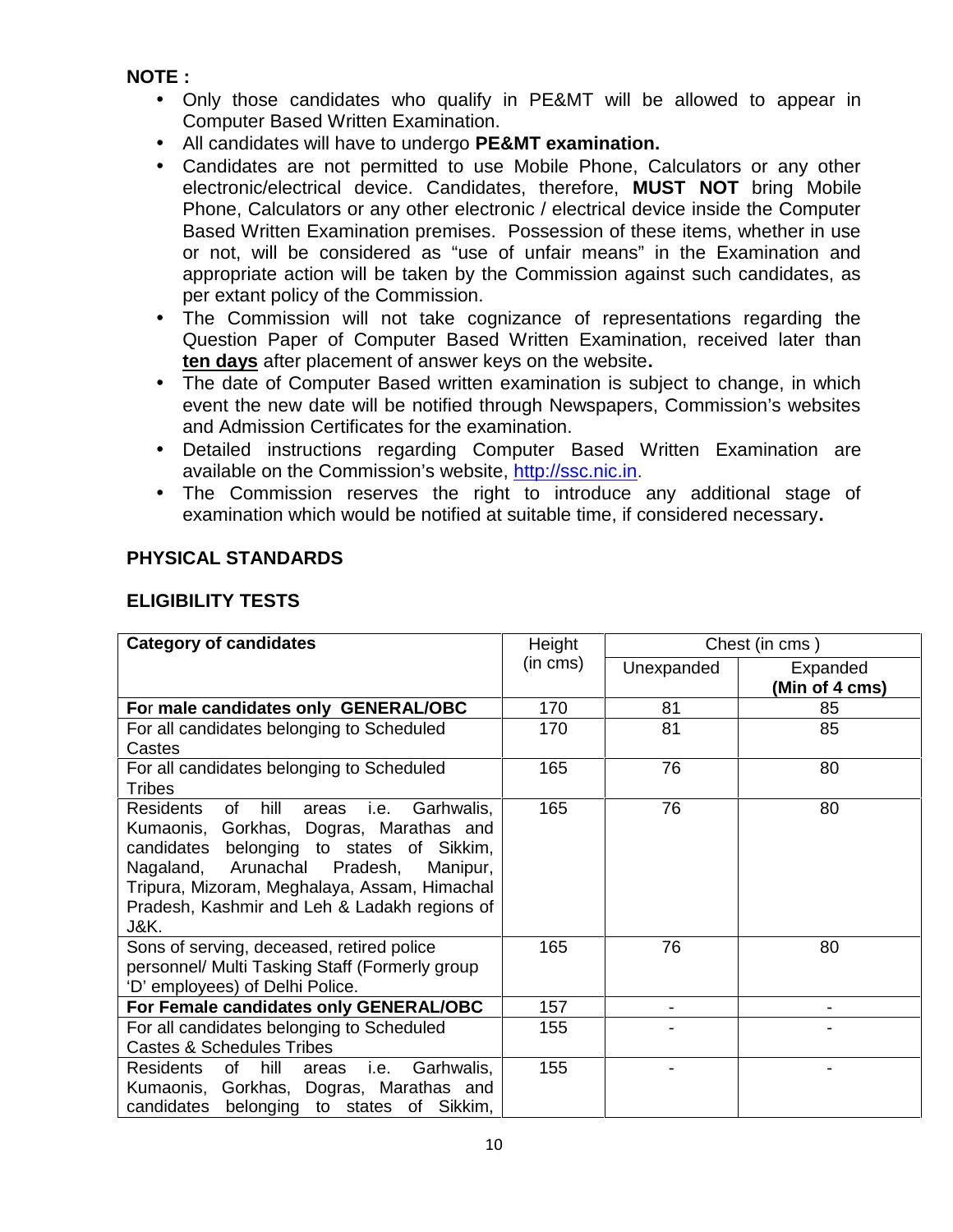| Nagaland, Arunachal Pradesh,<br>Manipur,<br>Tripura, Mizoram, Meghalaya, Assam, Himachal<br>Pradesh, Kashmir and Leh & Ladakh regions of<br>J&K. |     |  |
|--------------------------------------------------------------------------------------------------------------------------------------------------|-----|--|
| Daughters of serving, deceased, retired police<br>personnel/ Multi Tasking Staff (Formerly group<br>'D' employees) of Delhi Police.              | 152 |  |

# **Note: THE PHYSICAL ENDURANCE & MEASUREMENT TEST WILL BE CONDUCTED BY DELHI POLICE.**

# **Physical Endurance test (qualifying) for the post of Constable (Exe.) Male for all candidates including Ex-servicemen and Departmental candidates (age-wise) will be as under:-**

| Age                               | Race 1600 mtrs   | Long jump | High Jump |
|-----------------------------------|------------------|-----------|-----------|
| Upto 31 years                     | 6 Minutes        | 14 Feet   | 3'9''     |
| From the age above 31 to 40 years | <b>7 Minutes</b> | 13 Feet   | 3'6''     |
| Above 40 years                    | 8 Minutes        | 12 Feet   | 3'3''     |

#### **Physical Endurance test (qualifying) for the post of Constable (Exe.) Female for all candidates including Departmental candidates (age-wise) will be as under:-**

| Age                            | Race 1600 mtrs | Long jump | High Jump |
|--------------------------------|----------------|-----------|-----------|
| Upto 31 years                  | 08 Minutes     | 10 Feet   | 3 Feet    |
| From the age of 31 to 35 years | 09 Minutes     | 09 Feet   | 2'9''     |

#### *Note:*

- Those who qualify in the race event will be eligible to appear in the long jump and high jump events.
- Three chances will be given to qualify in long jump and high jump events.
- There shall be no appeal against disqualification in race, long jump & high jump, however, candidate may appeal against height and chest measurement on the same day of PE&MT before the Appellate Board.
- There shall be no chest measurement for Female candidates. The candidature of female candidates who are pregnant at the time of PE&MT will be rejected as they cannot undergo the test. No appeal/representation will be entertained against such rejection.
- Relaxation in height and chest (as the case may be) as mentioned above will be permissible only on production of certificate in the proforma as prescribed, from the competent authorities of the District where they ordinarily reside.
- PE&MT Will NOT CARRY ANY MARKS BUT WILL BE OF QUALIFYING/ELIMINATION NATURE.
- Use of drugs during Physical Endurance and Measurement test will lead to disqualification.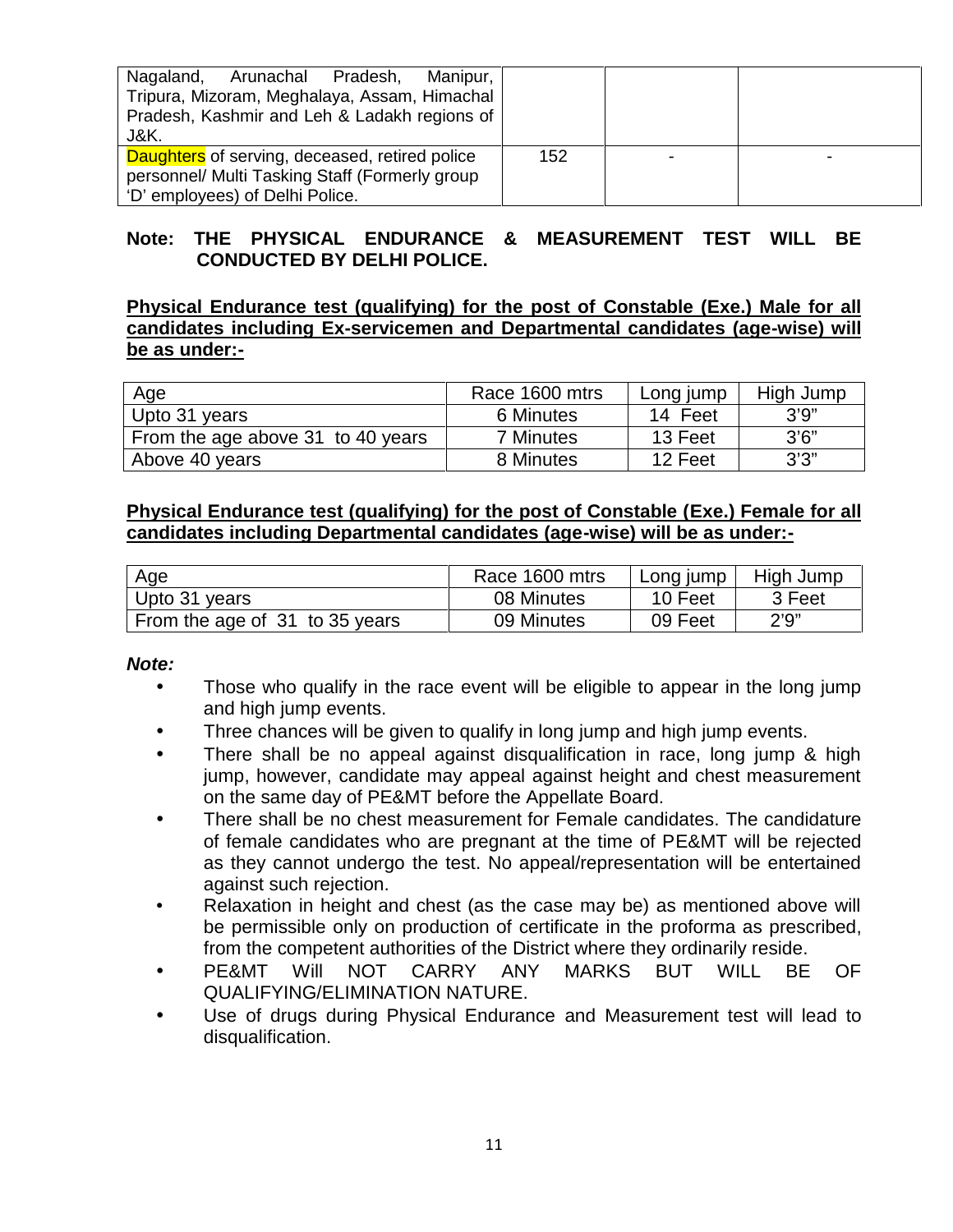# **MEDICAL STANDARD FOR BOTH THE POSTS:**

- The minimum distant vision should be 6/12 of two eyes (without glasses) and shall be free from colour blindness.
- Candidates who have undergone Lasik surgery for improvement of their vision (Eye Sight) will be eligible if their vision (Eye Sight) is found normal after the conduct of the following Tests at the Govt. Hospital:-
	- 1. Contrast sensitivity.
	- 2. Dim light vision(Mesopic vision)
	- 3. Glare acuity
- The candidate must not have knock knees, flat foot, varicose vein, loss or deformity of fingers & chest and joints, Halux valgus, halux rigidus, squint in eyes, bow legs and other deformity including loss of any part of body.
- The candidates should be of sound state of health, free from defect, deformity or disease likely to interfere with the efficient performance of the duties. No relaxation is allowed to any category of candidates on this count.

# **COMMISSION'S DECISION FINAL**

The decision of the Commission in all matters relating to eligibility, acceptance or rejection of the applications, penalty for false information, mode of selection, conduct of examination(s) allotment of examination centres and preparation of merit list will be final and binding on the candidates and no enquiry/correspondence will be entertained in this regard.

# **COURTS JURISDICTION**

Any dispute in regard to this recruitment process will be subject to courts/tribunals having jurisdiction in Delhi.

#### **IMPORTANT INSTRUCTIONS TO CANDIDATES**

| 1 <sub>1</sub> | BEFORE APPLYING, CANDIDATES ARE ADVISED TO GO THROUGH THE DETAILED                            |
|----------------|-----------------------------------------------------------------------------------------------|
|                | INSTRUCTIONS CONTAINED IN THIS NOTICE CAREFULLY. THIS NOTICE IS ALSO                          |
|                | AVAILABLE ON COMMISSION'S WEBSITE http://ssc.nic.in                                           |
| 2.             | Candidates seeking reservation benefits as SC/ST/OBC/ ExS must ensure that they are           |
|                | entitled to such reservation as per eligibility prescribed in the Notice. They should also be |
|                | in possession of the certificates in the format prescribed by Government of India in support  |
|                | of their claim when the copies of the certificates will be sought at the time of PEMT and     |
|                | also after the written examination. OBC candidates should ensure that they are in             |
|                |                                                                                               |
|                | possession of OBC certificate in the prescribed format issued by the competent authority      |
|                | within the due date prescribed in this Notice.                                                |
| 3.             | CANDIDATES BELONGING TO THE PHYSICALLY HANDICAPPED CATEGORY ARE                               |
|                | NOT ELIGIBLE TO APPLY FOR THIS EXAMINATION.                                                   |
| 4.             | Fee payable: Rupees One Hundred Only payable through SBI Challan, Net Banking and             |
|                | any Credit / Debit cards will be accepted. Fee is exempted for all Women candidates and       |
|                | candidates belonging to Scheduled Caste, Scheduled Tribe and Ex-Servicemen eligible for       |
|                |                                                                                               |
|                | reservation, as per Government orders. Fee once paid will not be refunded under any           |
|                | circumstances.                                                                                |
| 5.             | CLOSING DATE: ON-LINE SUBMISSION OF APPLICATION FORM MAY BE MADE ON                           |
|                |                                                                                               |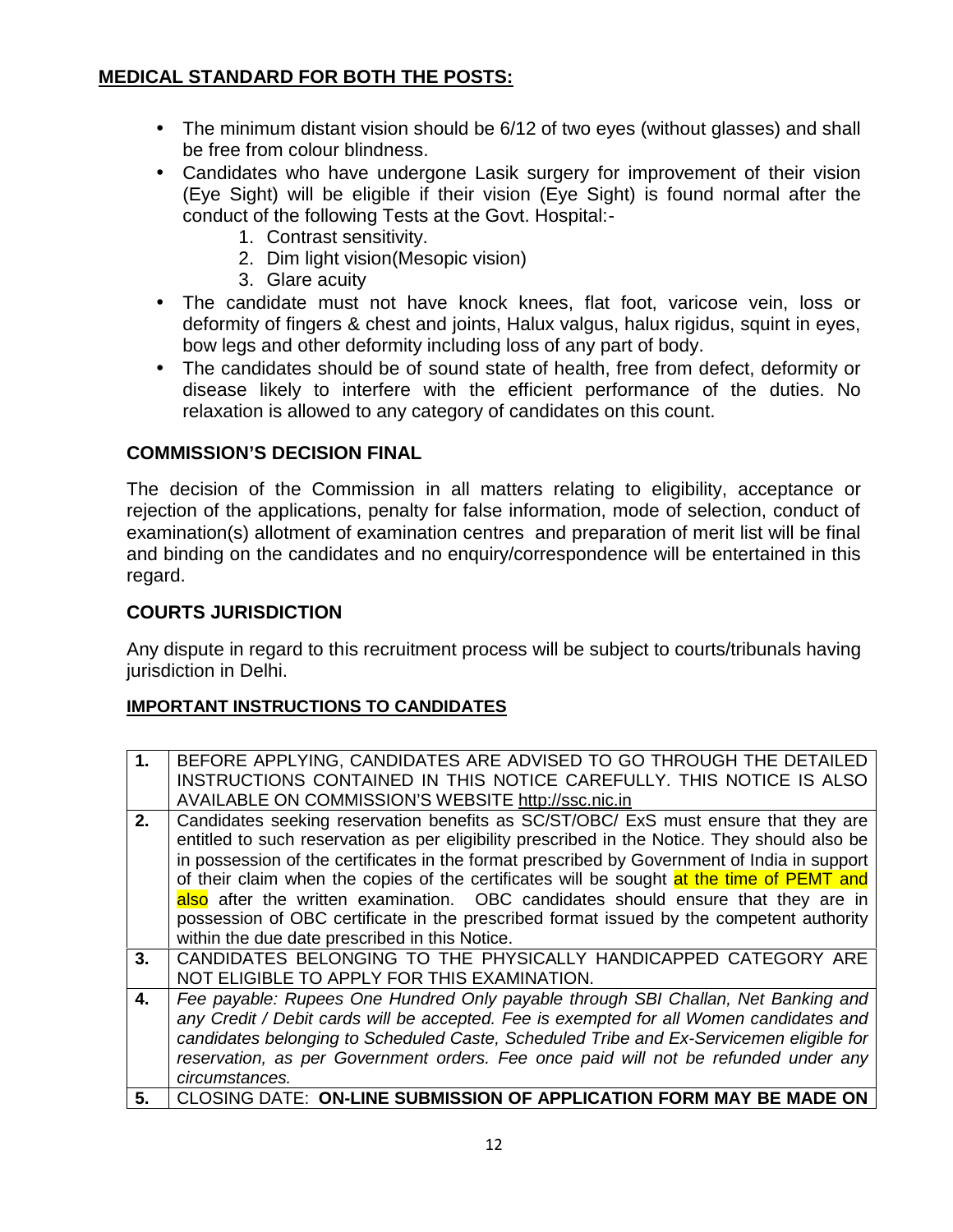|            | <b>WEBSITE</b> : <b>http://ssconline.nic.in</b> . The Commission has devised a simplified format for<br>the online application procedure. In this process, candidates may register once and may<br>apply for any examination conducted by SSC. One-time registration is the permanent<br>database for candidates. The Registration ID and password provided by the system should<br>be kept safely so that it can be used for any examination conducted by SSC. The<br>Registration facility is available to the candidates throughout the year on website ssc.nic.in.<br>The registered candidates may log into the system and can proceed for application filling.<br>The facility of on-line application (including payment of fees through debit card) will be<br>available from 10-09-2016 to 10-10-2016 (5.00PM). However, candidates who wish to<br>make the payment through challan of SBI, may make the payment to designated branches<br>of SBI within the working hours of bank upto 13-10-2016 provided the challan has been<br>generated by them before 5.00 PM of 10-10-2016. The challan generation facility will be |
|------------|-------------------------------------------------------------------------------------------------------------------------------------------------------------------------------------------------------------------------------------------------------------------------------------------------------------------------------------------------------------------------------------------------------------------------------------------------------------------------------------------------------------------------------------------------------------------------------------------------------------------------------------------------------------------------------------------------------------------------------------------------------------------------------------------------------------------------------------------------------------------------------------------------------------------------------------------------------------------------------------------------------------------------------------------------------------------------------------------------------------------------------------|
| 6.         | available upto 10.10.2016 (05:00 PM) only<br>MOBILES & ACCESSORIES AND OTHER ELECTRONIC GADGETS ARE BANNED<br>WITHIN THE PREMISES OF THE EXAMINATION VENUE. CANDIDATURE OF<br>CANDIDATES IN POSSESSION OF SUCH GADGETS WILL BE CANCELLED<br>FORTHWITH. THE COMMISSION CONSIDERES SUCH POSSESSION AS ADOPTING<br><b>UNFAIR MEANS.</b>                                                                                                                                                                                                                                                                                                                                                                                                                                                                                                                                                                                                                                                                                                                                                                                                |
| 7.         | APPLICATION WILL BE ACCEPTED THROUGH ON-LINE MODE ONLY.<br>CANDIDATURE OF CANDIDATES APPLYING THROUGH ANY OTHER MODE IS<br>LIABLE FOR REJECTION SUMMARILY.                                                                                                                                                                                                                                                                                                                                                                                                                                                                                                                                                                                                                                                                                                                                                                                                                                                                                                                                                                          |
| 8.         | Submission of Multiple applications- Only one online application is to be submitted by the<br>candidates. Multiple-applications will be rejected. It is the onus of the candidate to ensure<br>that he/she appears only once in Constable (Executive) (Male/Female) in Delhi Police<br>Examination-2016. At any stage, if it is found that he/she appeared more than once in the<br>said Examination, his/her candidature will be cancelled.                                                                                                                                                                                                                                                                                                                                                                                                                                                                                                                                                                                                                                                                                        |
| 9.         | The Commission will send acknowledgement through SMS/email to candidates applying<br>on-line regarding successful completion of registration of on-line application.                                                                                                                                                                                                                                                                                                                                                                                                                                                                                                                                                                                                                                                                                                                                                                                                                                                                                                                                                                |
| 10.        | admit cards for PE&MT will be uploaded on Delhi Police<br><b>The</b><br>website:<br>www.delhipolicenic.in by Delhi Police. Candidates can download the Admit Card from<br>the Delhi Police Website.                                                                                                                                                                                                                                                                                                                                                                                                                                                                                                                                                                                                                                                                                                                                                                                                                                                                                                                                 |
| 11.<br>12. | The notice for State wise PEMT Schedule will be uploaded on Delhi Police Website.<br>Candidates are advised to check the Delhi Police Website regularly.<br>For any queries candidates may contact Delhi Police Recruitment Cell Helpdesk, at<br>Recruitment Cell, NPL, Kingsway Camp, Delhi 110009 at phone numbers between 09:30                                                                                                                                                                                                                                                                                                                                                                                                                                                                                                                                                                                                                                                                                                                                                                                                  |
|            | am to 06:00 pm on all working days except Saturday, Sunday and National Holidays.<br>011-27412715<br>011-27241205<br>011-27241206                                                                                                                                                                                                                                                                                                                                                                                                                                                                                                                                                                                                                                                                                                                                                                                                                                                                                                                                                                                                   |
| 13.        | Candidates must carry at least one photo bearing IDENTITY PROOF such as Driving<br>License, Voter Card, Aadhaar Card, Identity Card issued by University/College, Income<br>Tax Pan Card in original to the examination center, failing which THEY SHALL NOT BE<br>ALLOWED TO APPEAR FOR THE EXAMINATION.                                                                                                                                                                                                                                                                                                                                                                                                                                                                                                                                                                                                                                                                                                                                                                                                                           |
| 14.        | Call letter for Computer Based Written Examination will be uploaded on the website of<br>Regional Offices of the Staff Selection Commission.                                                                                                                                                                                                                                                                                                                                                                                                                                                                                                                                                                                                                                                                                                                                                                                                                                                                                                                                                                                        |
| 15.        | Application form with blurred photograph and Signature will be rejected summarily.                                                                                                                                                                                                                                                                                                                                                                                                                                                                                                                                                                                                                                                                                                                                                                                                                                                                                                                                                                                                                                                  |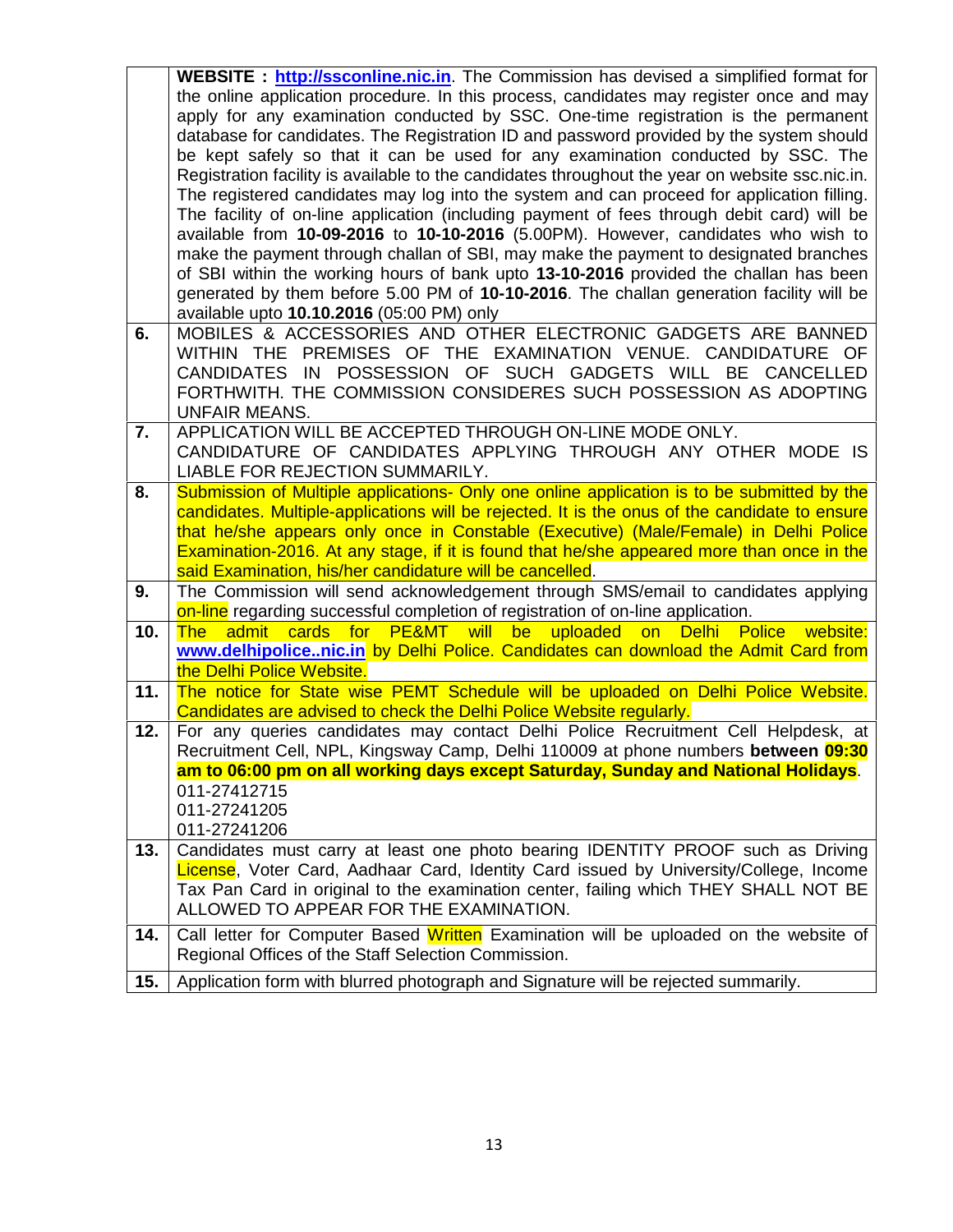# **Form of Certificate for serving Defence Personnel** *(Please see Para RELATED TO Ex- Servicemen of Notice for the Examination)*

I hereby certify that, according to the information available with me (No.) \_\_\_\_\_\_\_\_\_\_\_\_\_\_\_\_\_\_\_\_\_\_\_\_\_\_\_\_\_\_\_\_\_\_ (Rank) \_\_\_\_\_\_\_\_\_\_\_\_\_\_\_\_\_\_\_ (Name) and the specified term of his engagement with  $\frac{1}{2}$  is due to complete the specified term of his engagement with the Armed Forces on the (Date) \_\_\_\_\_\_\_\_\_\_\_\_\_\_\_\_\_\_\_\_.

Place:

(Signature of Commanding Officer)

Date:

Office Seal: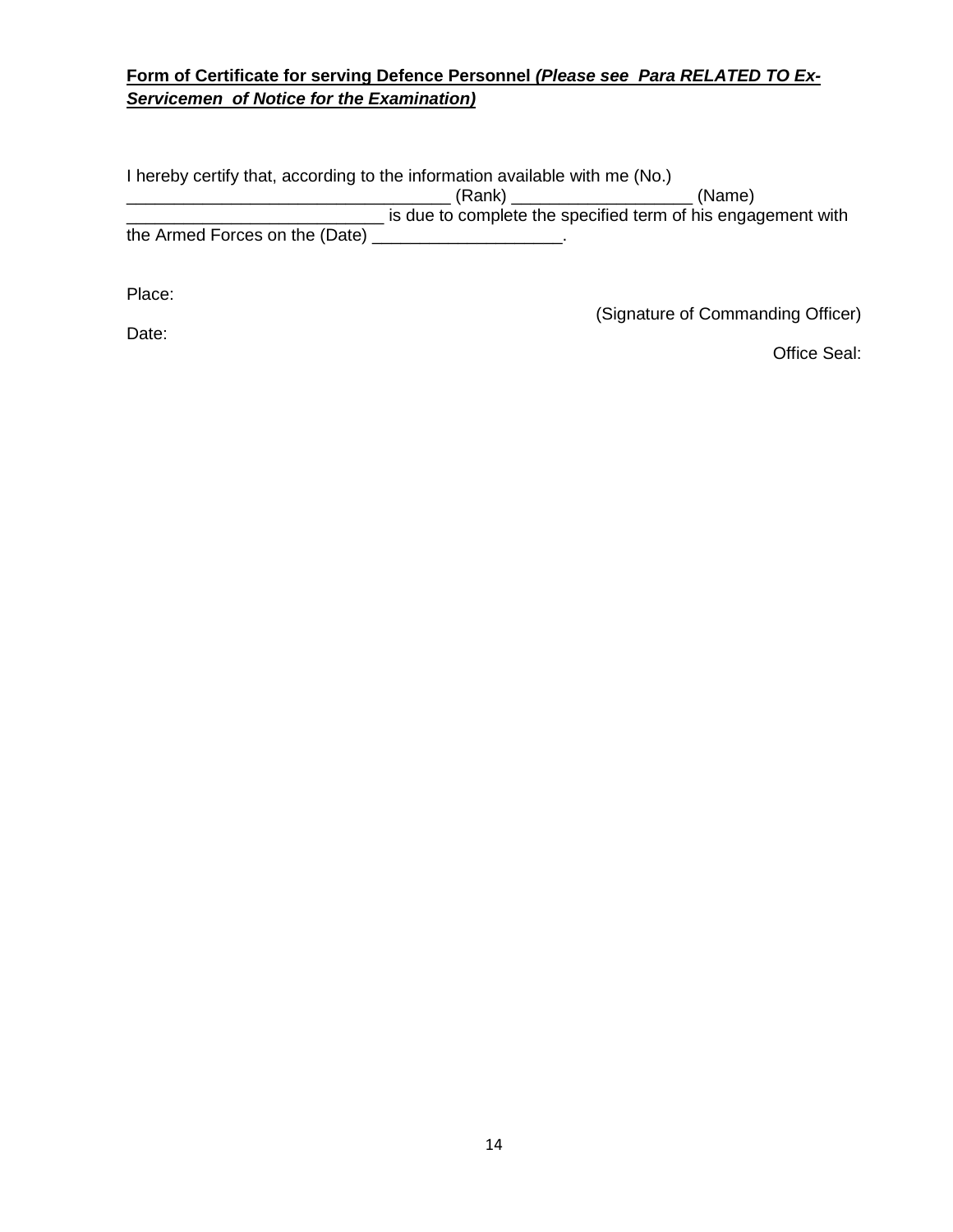#### **UNDERTAKING TO BE GIVEN BY THE CANDIDATE COVERED UNDER EX SERVICEMEN CATEGORY (PLEASE SEE RELATED PARA)**

I understand that, if selected on the basis of the recruitment/ examination to which the application relates, my appointment will be subject to my producing documentary evidence to the satisfaction of the Appointing Authority that I have been duly released/retired/discharged from the Armed Forces and that I am entitled to the benefits admissible to Ex-Servicemen in terms of the Ex-Servicemen (Re-employment in Central Civil Services and Posts rules, 1979, as amended from time to time). I also understand that I shall not be eligible to be appointed to a vacancy reserved for Ex-S regard to the recruitment covered by this examination, if I have at any time prior to such appointment, secured any employment on the civil side (including Public Sector Undertakings, Autonomous Bodies/Statutory Bodies, Nationalized Banks, etc.) by availing of the concession of reservation of vacancies admissible to Ex-S, except as per Department of Personnel and Training OM No.36034/1/2014-Estt(Res) dated 14.8.2014.

I further submit the following information:

a) Date of appointment in Armed Forces \_\_\_\_\_\_\_\_\_\_\_\_\_\_\_\_\_\_ b) Date of discharge \_\_\_\_\_\_\_\_\_\_\_\_\_\_\_\_\_\_\_\_

c) Length of service in Armed Forces \_\_\_\_\_\_\_\_\_\_\_\_\_\_\_\_\_\_

d) My last Unit / Corps

(Signature of the Candidate)

Place:

Date: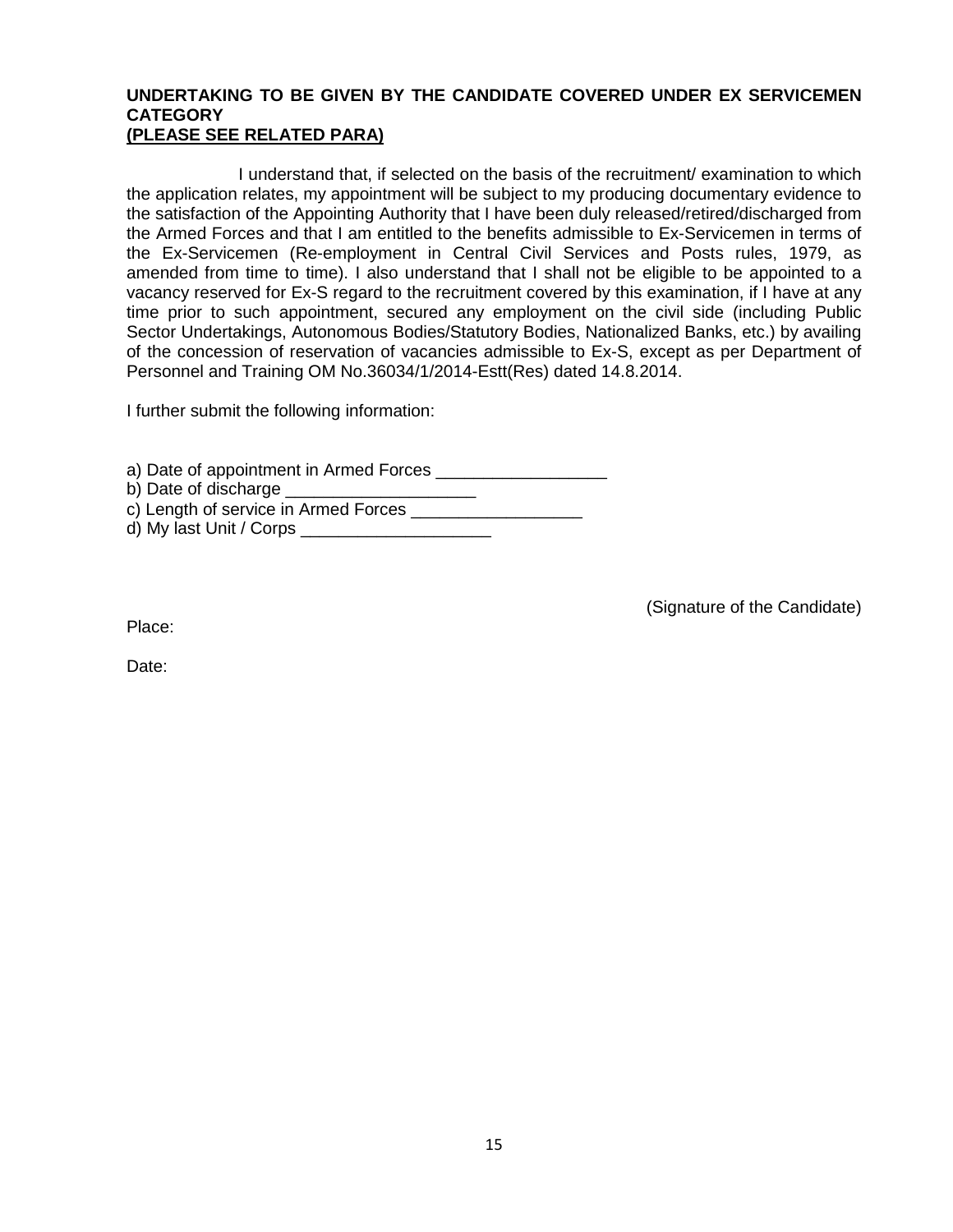#### **FORMAT FOR SC/ST CERTIFICATE**

A candidate who claims to belong to one of the Scheduled Caste or the Scheduled Tribes should submit in support of his claim an attested/certified copy of a certificate in the form given below, from the District Officer or the sub-Divisional Officer or any other officer as indicated below of the District in which his parents (or surviving parent) ordinarily reside who has been designated by the State Government concerned as competent to issue such a certificate. If both his parents are dead, the officer signing the certificate should be of the district in which the candidate himself ordinarily resides otherwise than for the purpose of his own education. Wherever photograph is an integral part of the certificate, the Commission would accept only attested photocopies of such certificates and not any other attested or true copy.

(*The format of the certificate to be produced by Scheduled Castes and Scheduled Tribes candidates applying for appointment to posts under Government of India)*

| This is to certify that Shri/Shrimati/Kumari* |  |                                                     | son/daughter |
|-----------------------------------------------|--|-----------------------------------------------------|--------------|
| οf                                            |  | village/town/*                                      | ın           |
| District/Division*                            |  | of the State/Union Territory*                       | belongs to   |
| the Caste/Tribes                              |  | which is recognized as a Scheduled Castes/Scheduled |              |
| Tribes*under:-                                |  |                                                     |              |

- The Constitution (Scheduled Castes) order, 1950 \_\_\_\_\_\_\_\_\_\_\_\_
- The Constitution (Scheduled Tribes) order, 1950 \_\_\_\_\_\_\_\_\_\_\_\_\_\_\_\_
- The Constitution (Scheduled Castes) Union Territories order, 1951 \* The Constitution (Scheduled Tribes) Union Territories Order, 1951\*\_\_\_\_\_\_\_\_\_\_\_\_\_\_As amended by the Scheduled Castes and Scheduled Tribes Lists(Modification) order, 1956, the Bombay Reorganization Act, 1960 & the Punjab Reorganization Act, 1966, the State of Himachal Pradesh Act 1970, the North-Eastern Area(Reorganization) Act, 1971 and the Scheduled Castes and Scheduled Tribes Order(Amendment) Act, 1976.
- The Constitution (Scheduled Castes) order, 1950 \_\_\_\_
- The Constitution (Scheduled Tribes) order, 1950 \_\_\_\_\_\_\_\_\_\_\_\_\_\_\_\_
- The Constitution (Scheduled Castes) Union Territories order, 1951 \* The Constitution (Scheduled Tribes) Union Territories Order, 1951\*\_\_\_\_\_\_\_\_\_\_\_\_\_\_As amended by the Scheduled Castes and Scheduled Tribes Lists(Modification)order, 1956, the Bombay Reorganization Act, 1960 & the Punjab Reorganization Act, 1966, the State of Himachal Pradesh Act 1970, the North-Eastern Area(Reorganization) Act, 1971 and the Scheduled Castes and Scheduled Tribes Order(Amendment) Act, 1976.
- The Constitution (Jammu & Kashmir) Scheduled Castes Order, 1956\_\_\_\_\_\_\_\_
- The Constitution (Andaman and Nicobar Islands) Scheduled Tribes Order, 1959 as amended by the Scheduled Castes and Scheduled Tribes order (Amendment Act), 1976\*.
- The Constitution (Dadra and Nagar Haveli) Scheduled Castes order 1962.
- The Constitution (Dadra and Nagar Haveli) Scheduled Tribes Order 1962@.
- The Constitution (Pondicherry) Scheduled Castes Order 1964@
- The Constitution (Scheduled Tribes) (Uttar Pradesh) Order, 1967 @
- The Constitution (Goa, Daman & Diu) Scheduled Castes Order, 1968@
- The Constitution (Goa, Daman & Diu) Scheduled Tribes Order 1968 @
- The Constitution (Nagaland) Scheduled Tribes Order, 1970 @
- The Constitution (Sikkim) Scheduled Castes Order 1978@
- The Constitution (Sikkim) Scheduled Tribes Order 1978@
- The Constitution (Jammu & Kashmir) Scheduled Tribes Order 1989@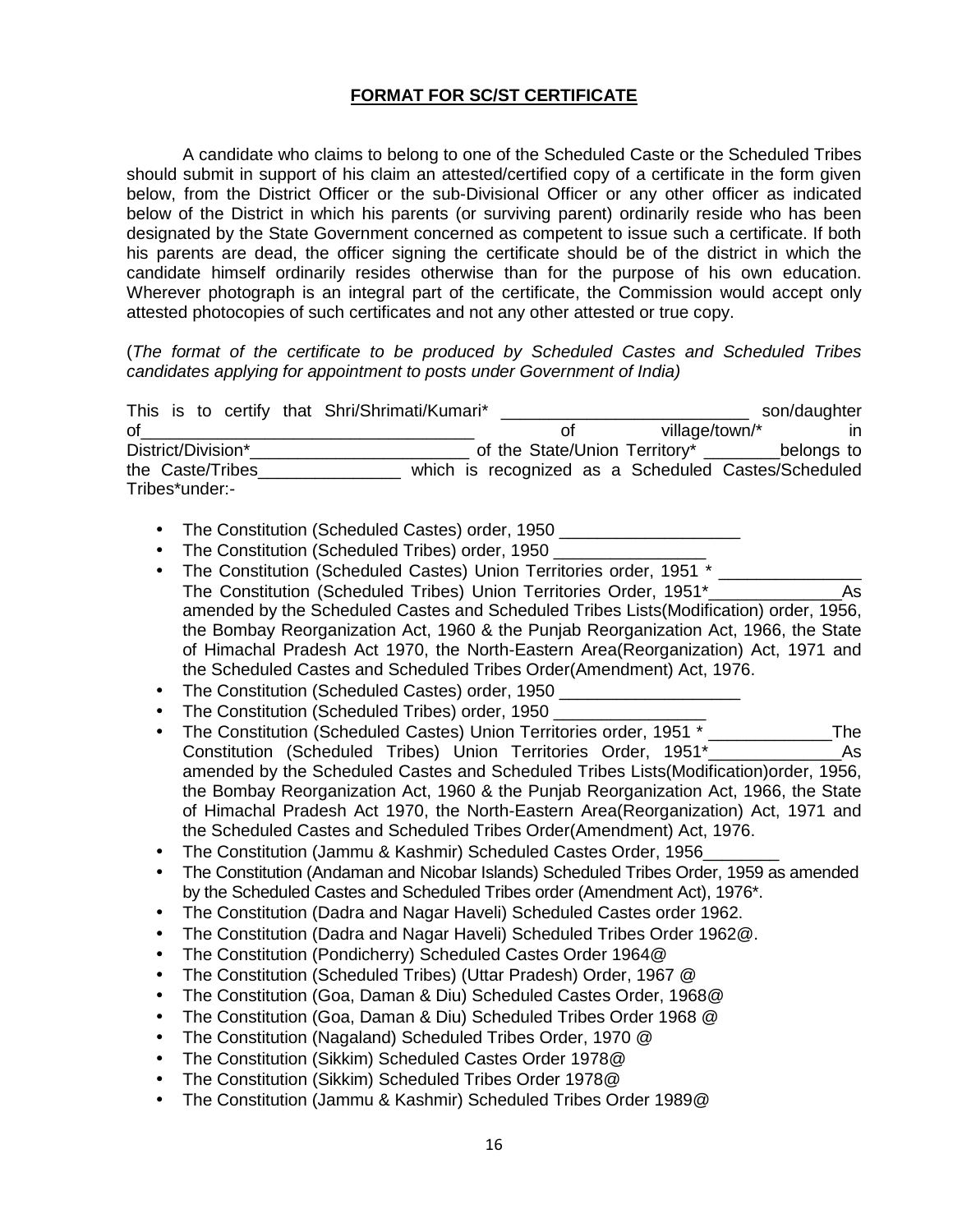- The Constitution (SC) orders (Amendment) Act, 1990@
- The Constitution (ST) orders (Amendment) Ordinance 1991@
- The Constitution (ST) orders (Second Amendment) Act, 991@
- The Constitution (ST) orders (Amendment) Ordinance 1996.

Applicable in the case of Scheduled Castes, Scheduled Tribes persons who have migrated from one State/Union Territory Administration.

| This certificate is issued on the basis of the Scheduled Castes/ Scheduled tribes certificate                                                                                                                                  |               |     |                                       |  |               |
|--------------------------------------------------------------------------------------------------------------------------------------------------------------------------------------------------------------------------------|---------------|-----|---------------------------------------|--|---------------|
| issued<br>to                                                                                                                                                                                                                   | Shri/Shrimati |     |                                       |  | Father/mother |
|                                                                                                                                                                                                                                |               | оf  | Shri/Srimati/Kumari*                  |  | οt            |
| village/town*_______________________                                                                                                                                                                                           |               | in. | District/Division* of the State/Union |  |               |
|                                                                                                                                                                                                                                |               |     |                                       |  |               |
| Caste/Tribe which is recognized as a Scheduled Caste/Scheduled Tribe in the State/Union                                                                                                                                        |               |     |                                       |  |               |
| Territory* issued by                                                                                                                                                                                                           |               |     |                                       |  |               |
| the dated dated and date of the contract of the date of the date of the contract of the contract of the contract of the contract of the contract of the contract of the contract of the contract of the contract of the contra |               |     |                                       |  |               |
| Shri/Shrimati/Kumari and /or * his/her family ordinarily reside(s) in<br>District/Division* of the State/Union Territory of _________.                                                                                         |               |     | οf                                    |  |               |
|                                                                                                                                                                                                                                |               |     |                                       |  |               |
|                                                                                                                                                                                                                                |               |     |                                       |  |               |
|                                                                                                                                                                                                                                |               |     | (with seal of office)                 |  |               |
| Place                                                                                                                                                                                                                          |               |     |                                       |  |               |
| Date                                                                                                                                                                                                                           |               |     |                                       |  |               |

\* Please delete the words which are not applicable

@ Please quote specific Presidential Order

% Delete the paragraph which is not applicable.

**NOTE**: The term ordinarily reside(s) used here will have the same meaning as in section 20 of the Representation of the People Act, 1950.

# \*\* **List of authorities empowered to issue Caste/Tribe Certificates**:

- (i) District Magistrate/Additional District Magistrate/Collector/Deputy Commissioner/Additional Deputy Commissioner/Dy.Collector/Ist Class Stipendiary Magistrate/Extra-Assistant Magistrate/Executive Magistrate.
- (ii) Chief Presidency Magistrate/Additional Chief Presidency Magistrate/Presidency Magistrate.
- (iii) Revenue Officers not below the rank of Tehsildar.
- (iv) Sub-Divisional Officers of the area where the candidate and/or his family normally resides.
- **NOTE**: ST candidates belonging to Tamil Nadu state should submit caste Certificate ONLY FROM THE REVENUE DIVISIONAL OFFICER.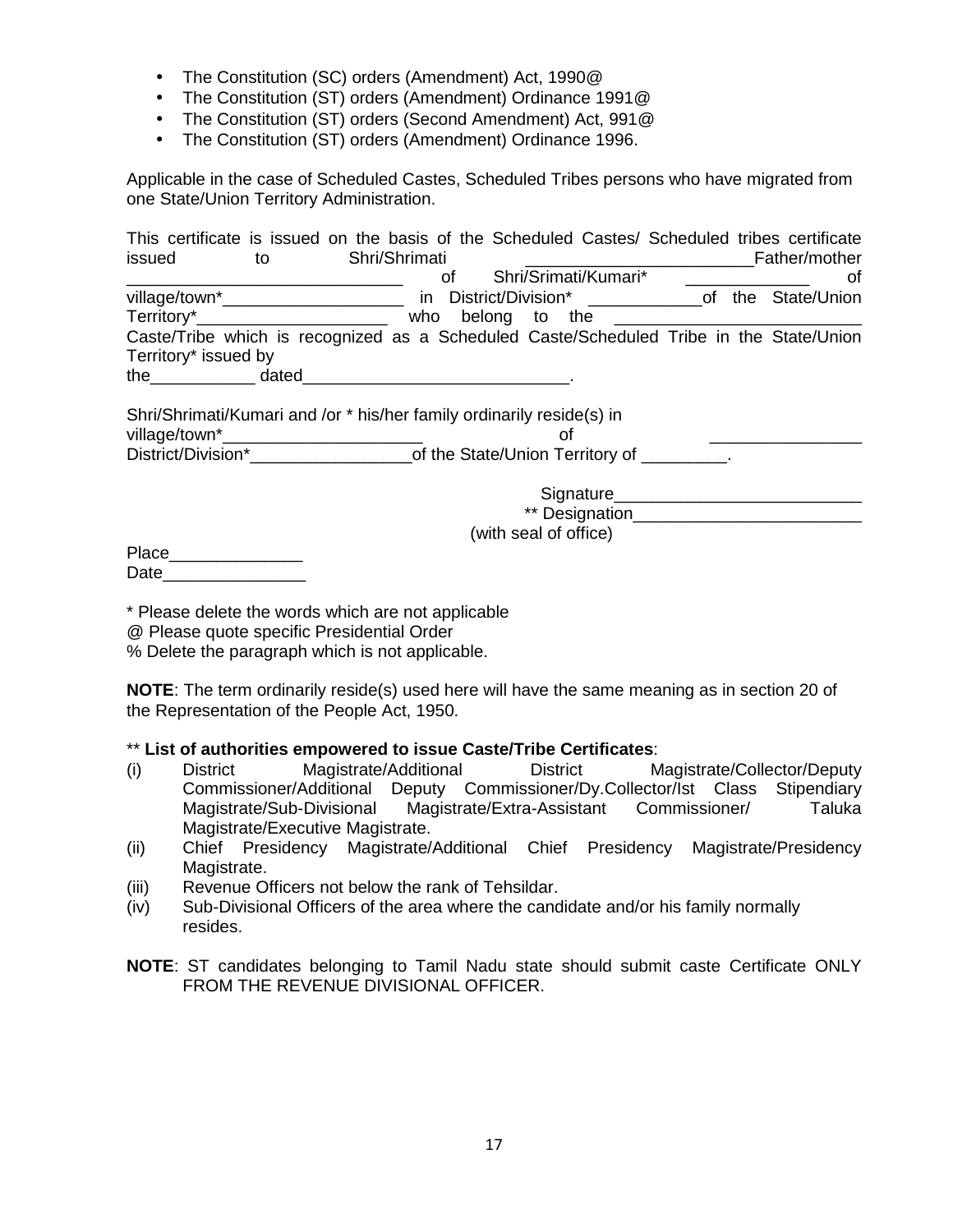#### **(FORMAT OF CERTIFICATE TO BE PRODUCED BY OTHER BACKWARD CLASSES APPLYING FOR APPOINTMENT TO POSTS UNDER THE GOVERNMENT OF INDIA).**

| This is to certify that Shri/Smt/Kumari                                                | son/ daughter                                     |
|----------------------------------------------------------------------------------------|---------------------------------------------------|
| οf                                                                                     | District/Division<br>village<br>Οt                |
| in the                                                                                 | State                                             |
| belongs to the                                                                         | Community which is recognized as a backward class |
| under the Government of India. Ministry of Social Justice and Empowerment's Resolution |                                                   |
| No.<br>dated                                                                           |                                                   |

Shri/Smt/Kumari\_\_\_\_\_\_\_\_\_\_\_\_\_\_\_\_\_\_\_\_\_\_\_\_\_ and/or his/her family ordinarily reside(s) in the\_\_\_\_\_\_\_\_\_\_\_\_ District/Division of the \_\_\_\_\_\_\_\_\_\_\_ State/Union Territory. This is also to certify that he/she does not belong to the persons/sections(Creamy layer) mentioned in Colum 3 of the Scheduled to the Department of Personnel and Training, Government of India OM No. 36012/22/93-Estt(SCT) dated 8-9-1993\*\*.

> District Magistrate\_\_\_\_ Deputy Commissioner etc

**Dated** 

Seal:

 $\bullet$  and  $\bullet$  and  $\bullet$ The authority issuing the certificate may have to mention the details of Resolution of Government of India in which the caste of the candidate's is mentioned as OBC.

\*\* As amended from time to time.

Note: The term "Ordinarily used here will have the same meaning as in Section 20 of the Representation of the People Act 1950.

**Note** The term 'Ordinarily' used here will have the same meaning as in Section 20 of the Representation of the People Act, 1950.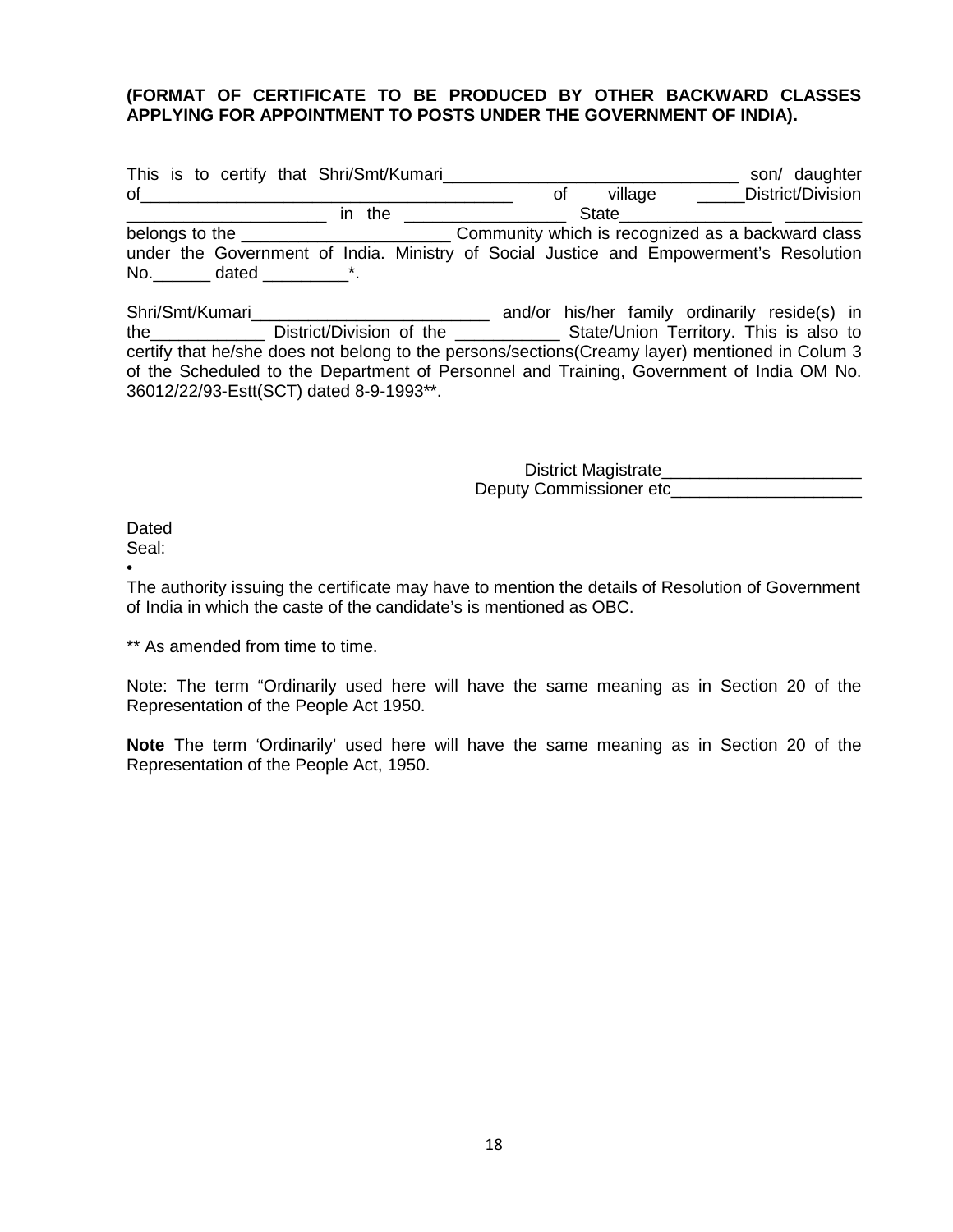#### **FORM OF CERTIFICATE TO BE SUBMITTED BY DEPARTMENTAL CANDIDATES TO BE FILLED BY THE HEAD OF THE OFFICE (PLEASE SEE RELATED PARA)**

Certified that as per entries made in the Service Book, No.\_\_\_\_\_\_\_\_\_\_\_\_\_\_\_ Rank\_\_\_\_\_\_\_\_\_ Name \_\_\_\_\_\_\_\_\_\_\_\_\_ who was appointed in the \_\_\_\_\_\_\_\_\_\_\_\_\_\_\_\_\_on \_\_\_\_\_\_\_\_\_\_\_\_\_\_\_ in the rank of \_\_\_\_\_\_\_ is continuously serving in the \_\_\_\_\_\_\_\_\_\_\_\_and has completed three years regular service. It is also certified that he has completed the period of probation satisfactorily on\_\_\_\_\_\_\_\_\_\_. He is presently posted in this unit\_\_\_\_\_\_\_\_\_\_\_\_\_(name of the unit). During his service he has been awarded\_\_\_\_\_\_\_\_\_\_\_\_\_\_\_\_\_\_\_\_\_\_\_\_\_ major punishments and **EXECUTE:** minor punishments.

> Signature of Head of Office Name\_\_\_\_\_\_\_\_\_\_\_\_\_\_\_\_\_\_\_\_

> > Office Seal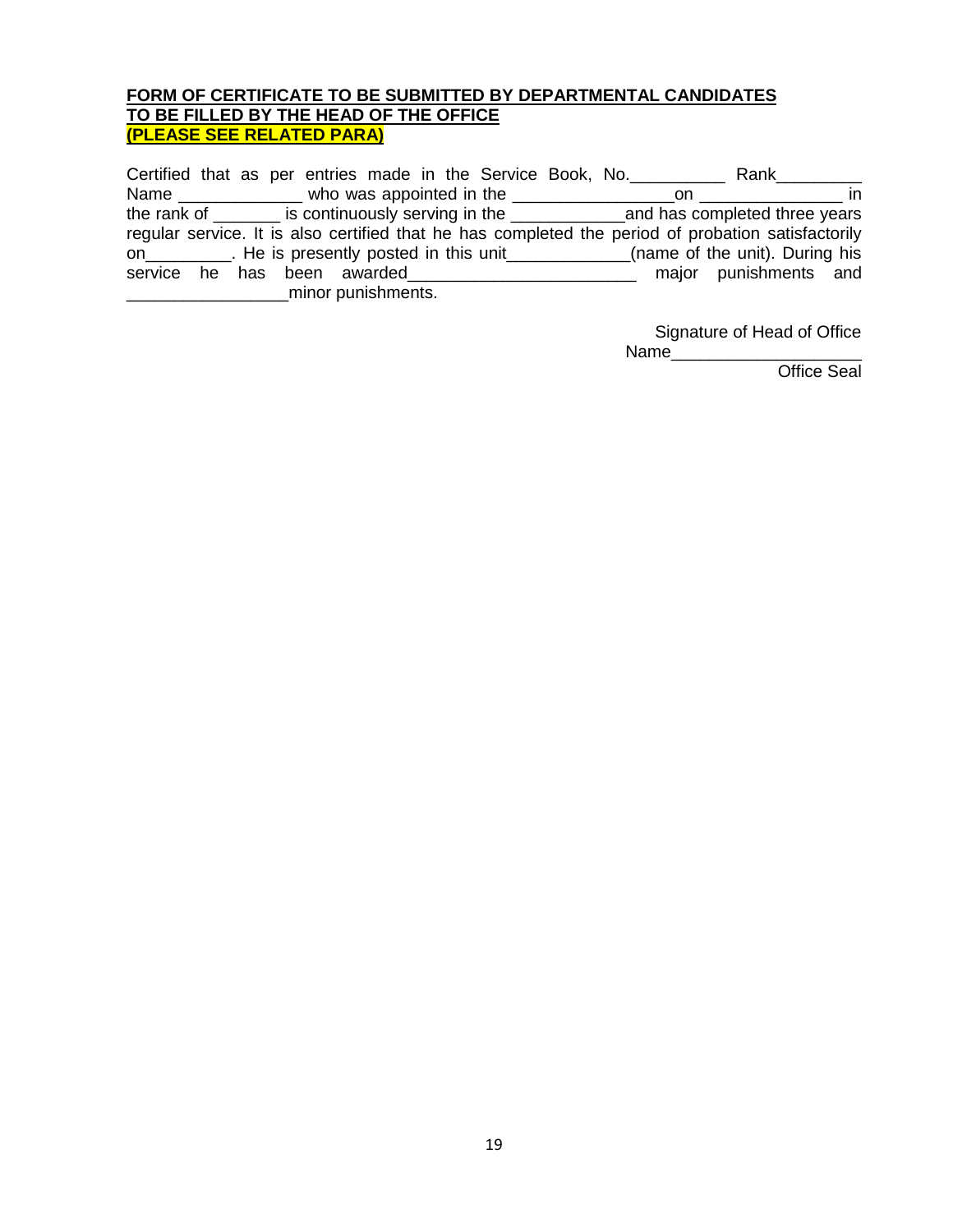#### **LIST OF GAME/SPORTS.**

- 1. Athletics<br>2. Swimmin
- 2. Swimming<br>3. Shooting
- **Shooting**
- 4. Boxing<br>5. Cycling
- 5. Cycling<br>6. Wrestine
- 6. Wresting<br>7. Gymnasti
- **Gymnastics**
- 8. Judo
- 9. Weightlifting<br>10. Karate
- 10. Karate<br>11. Equesti
- 11. Equestrian<br>12. Archery
- Archery
- 13. Table Tennis
- 14. Tennis<br>15. Badmin
- 15. Badminton<br>16. Triathlon
- 16. Triathlon<br>17. Volleyball
- Volleyball
- 18. Kho-Kho<br>19. Basketba
- 19. Basketball<br>20. Football
- 20. Football<br>21. Kabaddi
- 21. Kabaddi (circle Kabaddi/beach kabaddi)<br>22. Hockey
- 22. Hockey<br>23. Cricket
- Cricket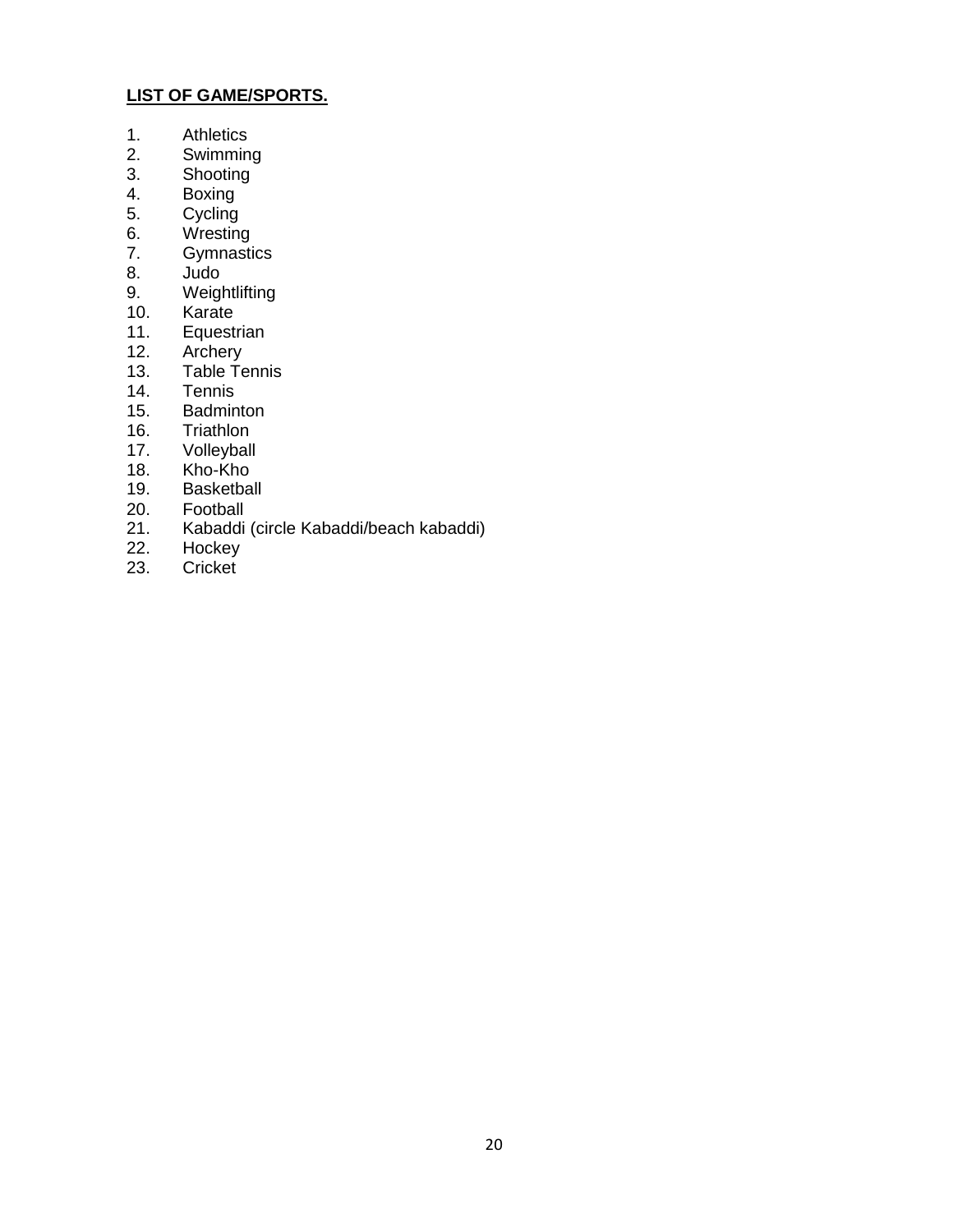#### **FORM 1**

| (For representing India in an International Competition<br>in one of the recognized Games/Sports)<br>NATIONAL FEDERATION/NATIONAL ASSOCIATION<br>OF______________________ | Passport<br>size<br>photograph<br>duly signed                          |
|---------------------------------------------------------------------------------------------------------------------------------------------------------------------------|------------------------------------------------------------------------|
| Certificate to meritorious sportsperson for employment to<br>Group 'C' and 'D' Services under the Central Government                                                      | by issuing<br>authority.                                               |
|                                                                                                                                                                           |                                                                        |
| address) represented the Country in the game/championship of _________________________ in                                                                                 |                                                                        |
|                                                                                                                                                                           |                                                                        |
| The position obtained by the individual/team in the above said Competition/Tournament                                                                                     |                                                                        |
| The Certificate has been issued on the basis of record available in the Office of National                                                                                |                                                                        |
| Federation/National Association of ________________________.                                                                                                              |                                                                        |
|                                                                                                                                                                           | Signature_________________________                                     |
|                                                                                                                                                                           | Designation_____________________                                       |
|                                                                                                                                                                           | Name of the Federation/National<br>Association________________________ |

NOTE: This certificate will be valid only when signed personally by the Secretary, National Federation/National Association.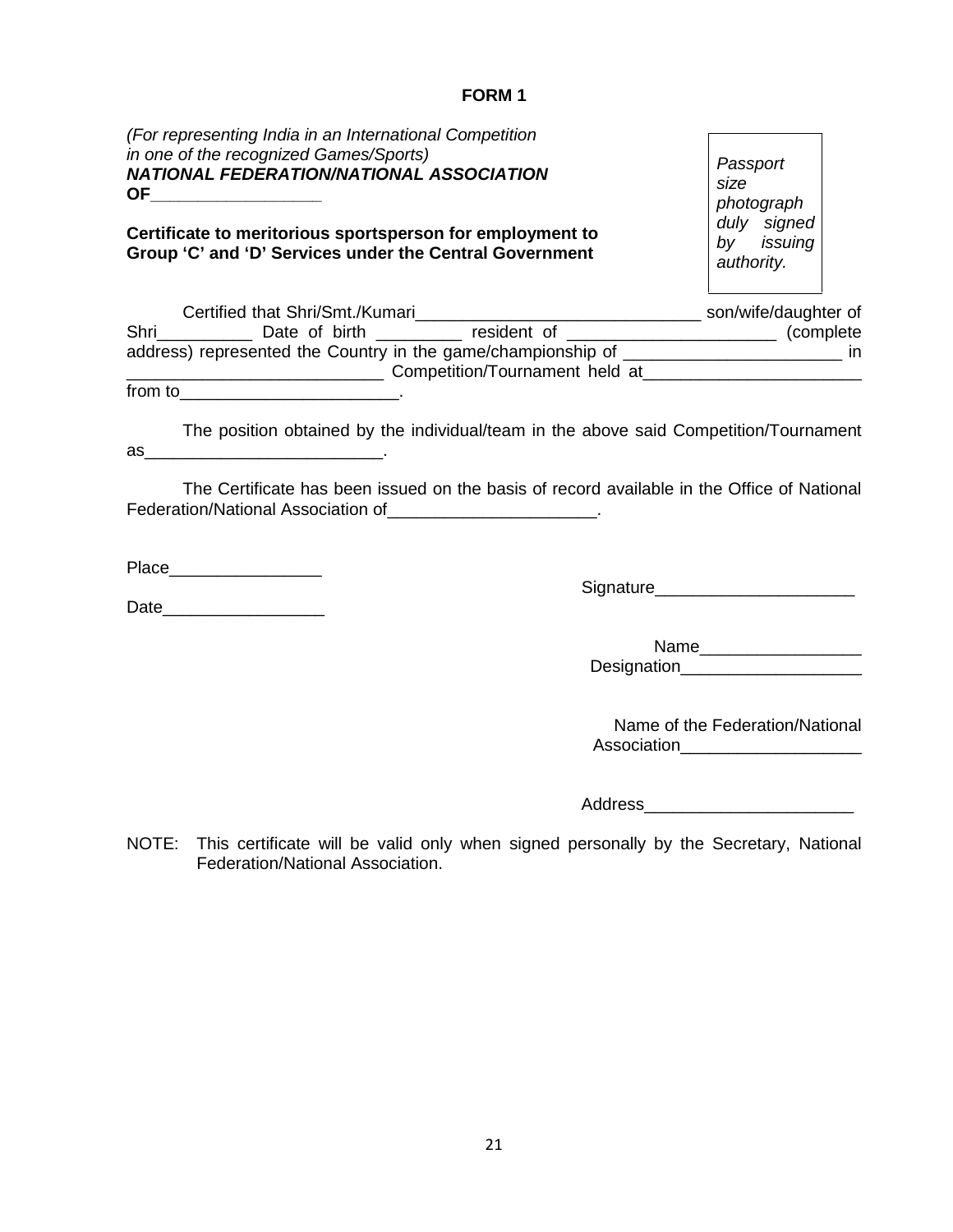# **FORM 2**

| (For representing a State in India in a National Competition<br>in one of the recognized Games/Sports)<br>STATE ASSOCIATION OF _________________ IN THE<br>GAME OF______________________<br>Certificate to meritorious sportsperson for employment to<br>Groups 'C' and 'D' Services under the Central Government | Passport size<br>photograph<br>duly signed<br>by issuing<br>authority. |
|-------------------------------------------------------------------------------------------------------------------------------------------------------------------------------------------------------------------------------------------------------------------------------------------------------------------|------------------------------------------------------------------------|
| Shri ______________, Date of birth______________ resident of ___________________                                                                                                                                                                                                                                  | 0f                                                                     |
| (complete address) represented the State of __________________ in the game/championship of                                                                                                                                                                                                                        |                                                                        |
| <u> 1980 - Jan James James, martin amerikan personal (</u><br>Competition/Tournament held at__________________________ from ______________________to                                                                                                                                                              | $\mathsf{in}$<br>the National                                          |
| The Certificate has been issued on the basis of record available in the Office of State<br>Association of _______________________________                                                                                                                                                                         |                                                                        |
|                                                                                                                                                                                                                                                                                                                   |                                                                        |
|                                                                                                                                                                                                                                                                                                                   | Signature___________________________                                   |
|                                                                                                                                                                                                                                                                                                                   |                                                                        |
|                                                                                                                                                                                                                                                                                                                   |                                                                        |
|                                                                                                                                                                                                                                                                                                                   |                                                                        |
|                                                                                                                                                                                                                                                                                                                   |                                                                        |
| Address_______________________________                                                                                                                                                                                                                                                                            |                                                                        |
|                                                                                                                                                                                                                                                                                                                   |                                                                        |
| NOTE: This certificate will be valid only when signed personally by the Secretary of the State<br>Association.                                                                                                                                                                                                    |                                                                        |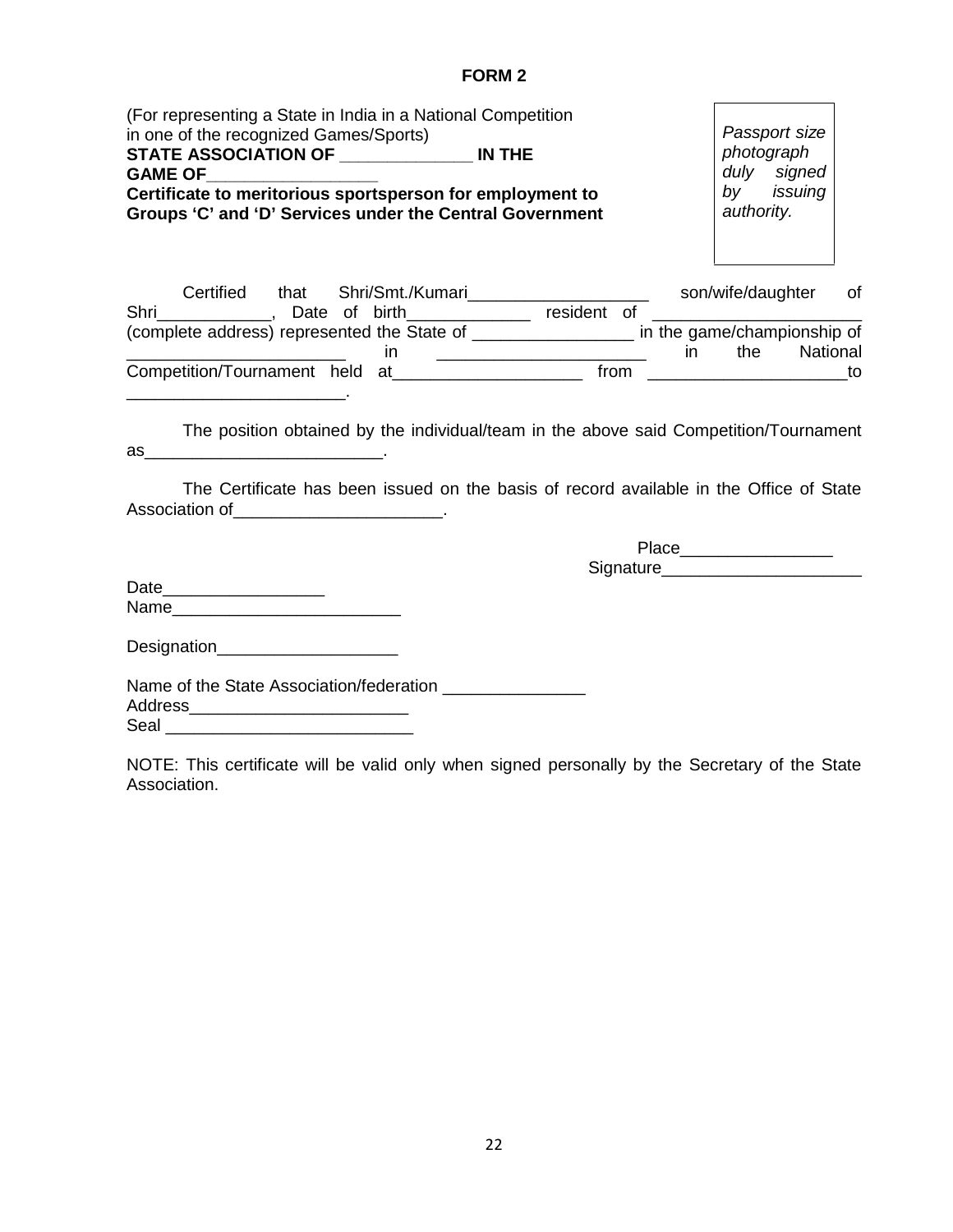#### **FORM OF CERTIFICATE TO BE SUBMITTED BY THOSE CANDIDATES WHO INTEND TO AVAIL RELAXATION IN HEIGHT AND CHEST MEASUREMENT**

| Certified      | that      | Shri |                 | S/O | Passport size<br>photograph |
|----------------|-----------|------|-----------------|-----|-----------------------------|
| Shri           |           |      |                 |     | signed<br>duly              |
| Is             | permanent |      | resident        | οt  | issuing<br>bv               |
| <b>Village</b> |           |      |                 |     | authority.                  |
| Tehsil/Taluka  |           |      | <b>District</b> |     |                             |
| of State.      |           |      |                 |     |                             |

It is further certified that:-

- Residents of entire area mentioned above are considered as (Garhwali, Kumaoni, Gorkhas,Dogras, Marathas, and Sikkimies) for relaxation in height and chest measurement for recruitment in the para military forces/police forces of the Union of India.
- He belongs to Himachal Pradesh, Kashmir and Leh and Ladakh regions of J&K and North-Eastern States i.e. Nagaland, Arunachal Pradesh, Manipur, Tripura, Mizoram, Meghalaya, Assam, which is considered for relaxation in height and chest measurement for recruitment in the para military forces/police forces of the Union of India.

**Signature** District Magistrate/Sub-Division Magistrate/Tehsildar

Date:

Place: